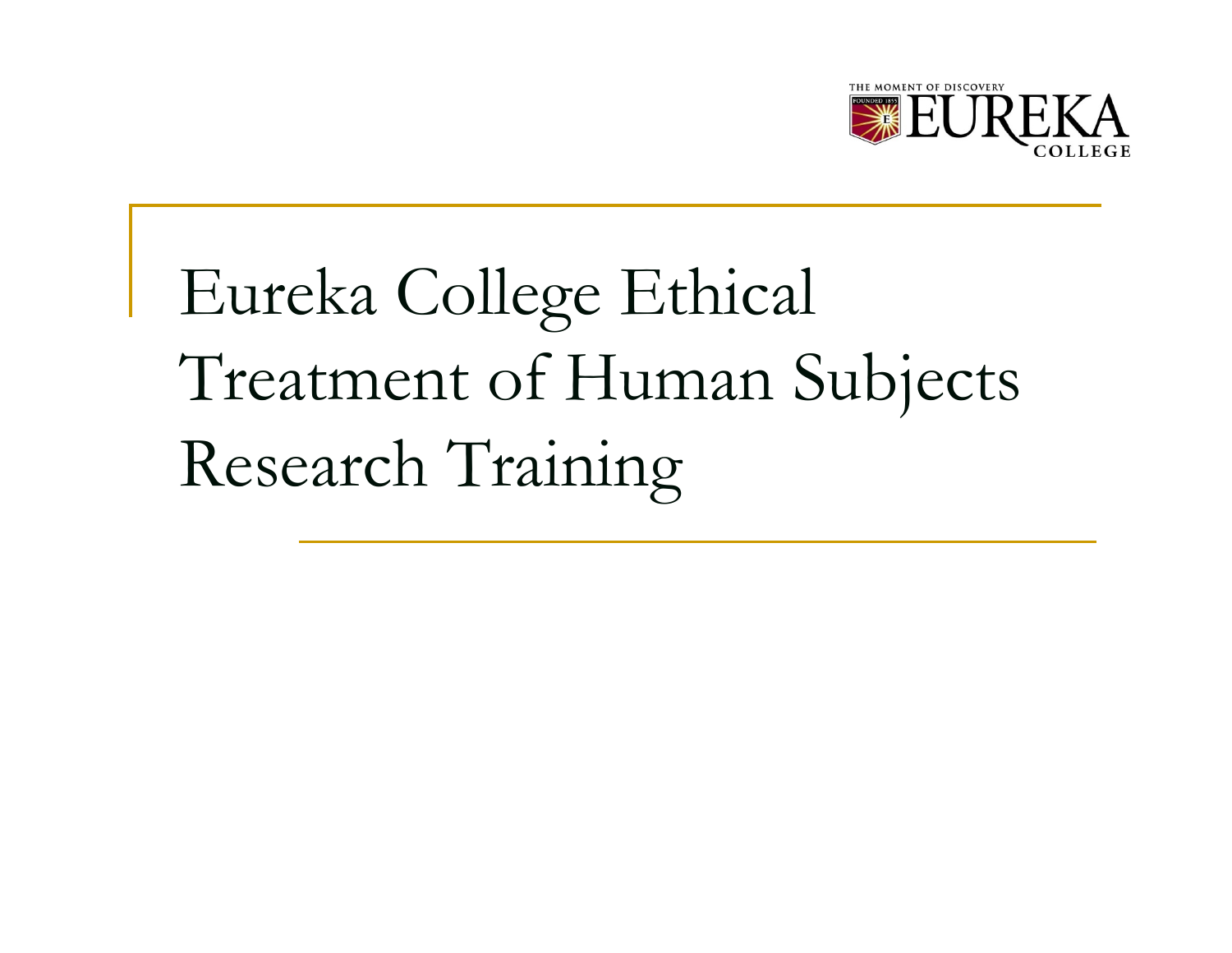# Table of Contents



**Part 1. The Belmont Principles** 

- □ Informed Consent
- □ Deception
- Risks
- **Part 2. Eureka College Institutional Review** Board process
	- □ Investigator responsibilities
	- □ Eureka College IRB process
- Part 3. Quiz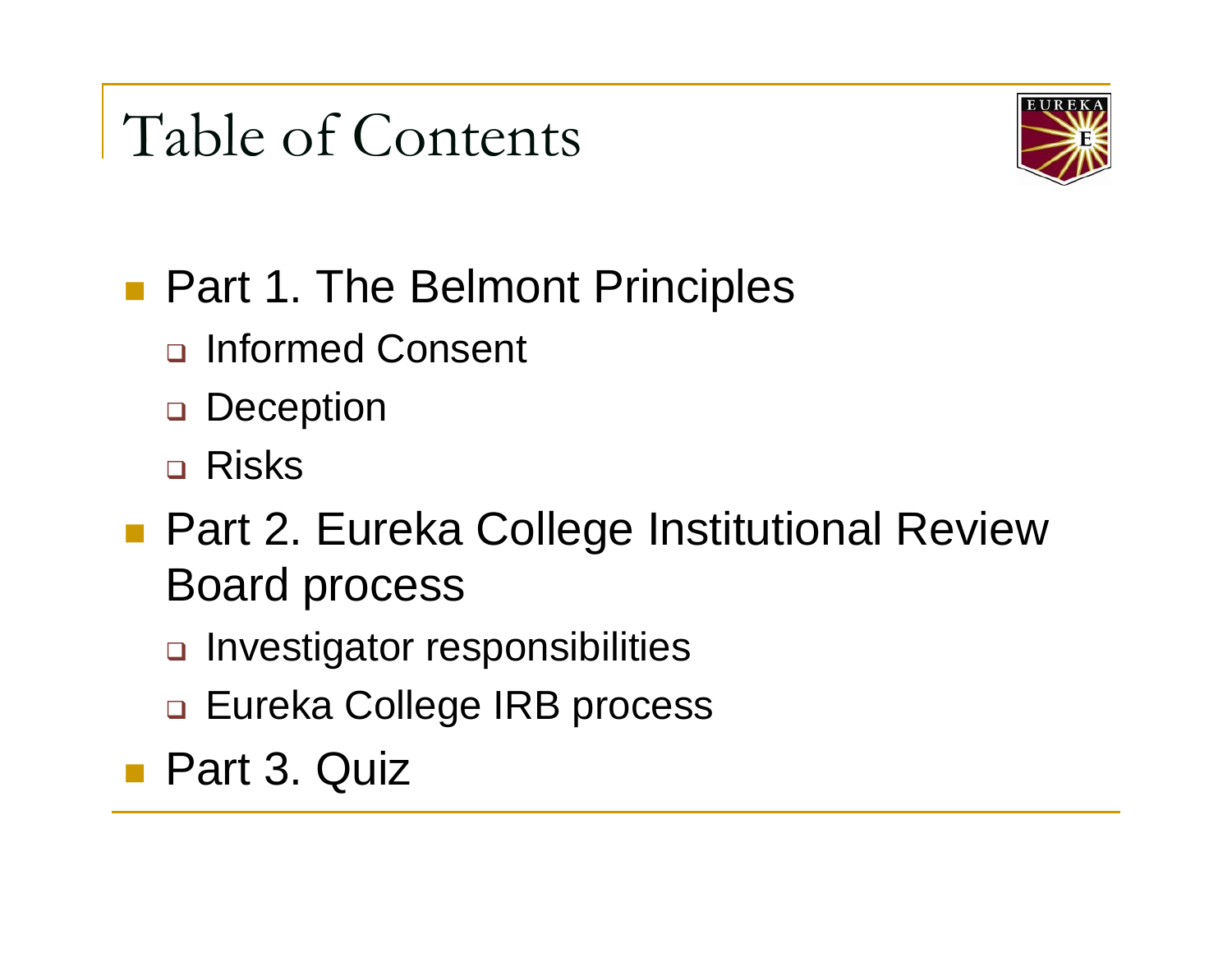Part I. The Belmont Principles



 $\frac{1}{2}$  Objective: To be able to apply the Belmont Report principles to specific research studies.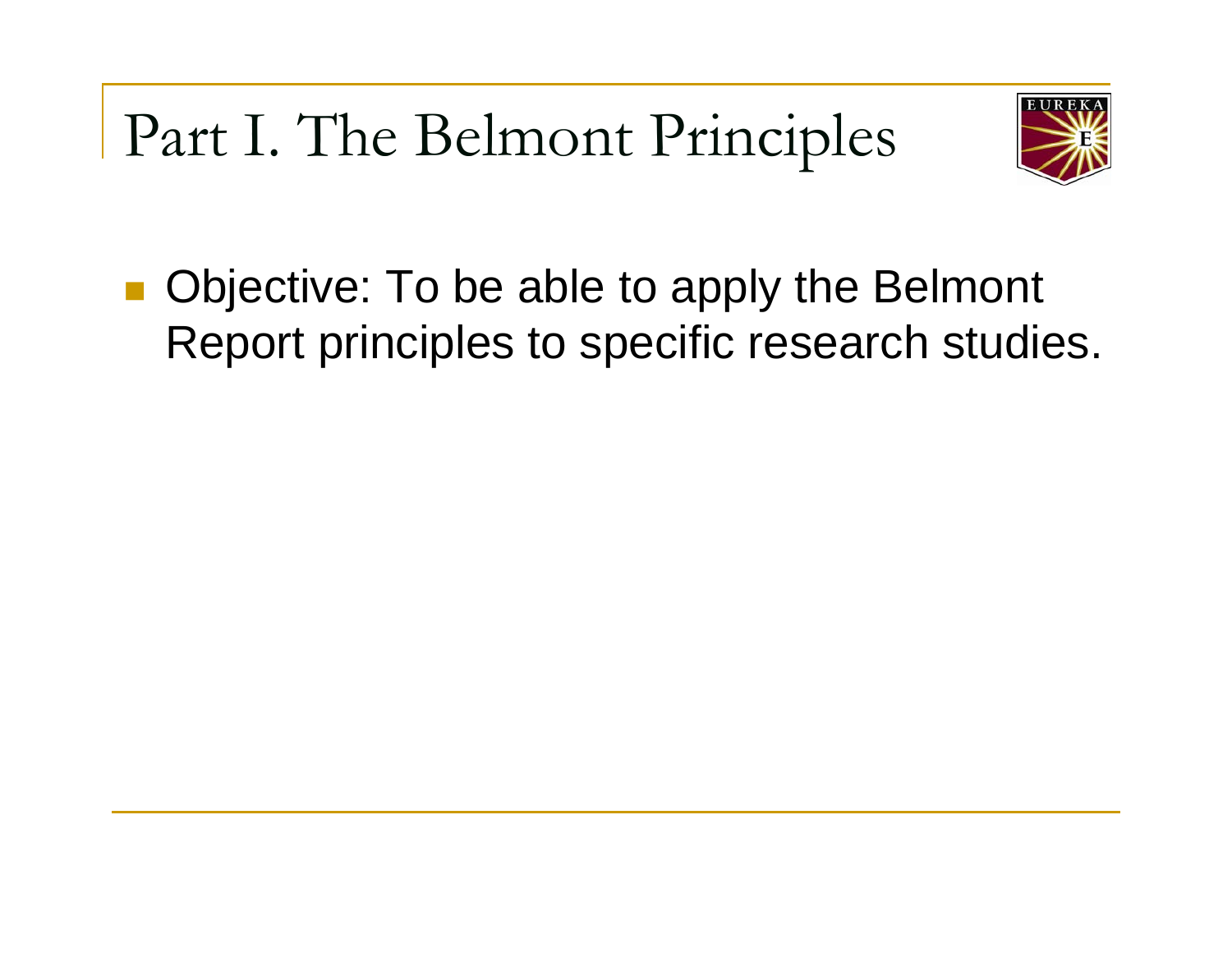### Brief History of The Belmont Report



A number of unfortunate research efforts (Nazi physician research, The Thalidomide Tragedy, Milgram Study) resulted in:

- $\left\vert \cdot \right\vert$ Nuremberg Code 1947
- $\mathcal{C}^{\mathcal{A}}$ Amendments to the Food, Drug, and Cosmetics Act 1962
- $\mathbb{R}^n$ Declaration of Helsinki,1964

The Belmont Report was created as a result of the Tuskegee Syphilis study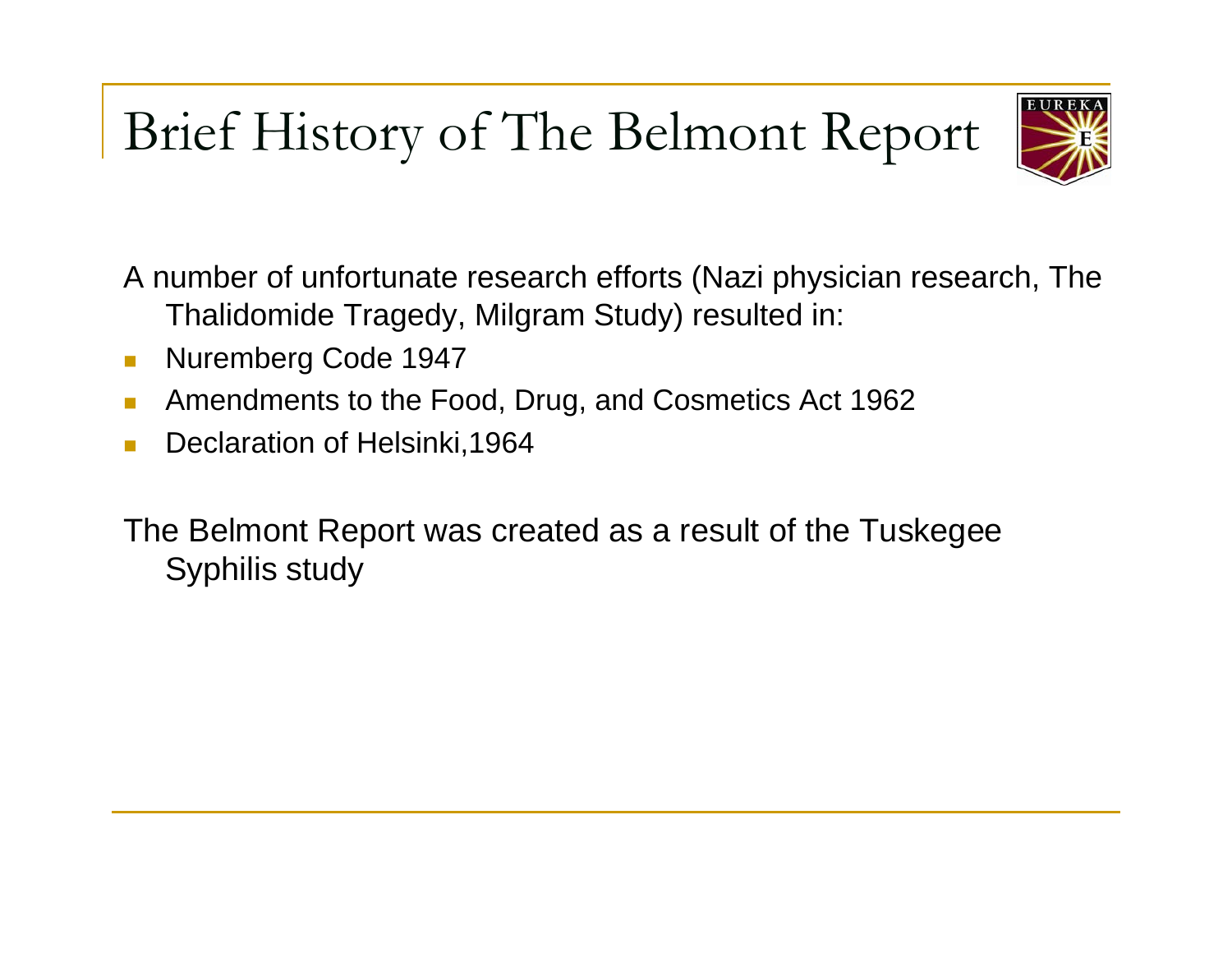### **THE TUSKEGEE STUDY**



- Began in Macon County, Alabama in 1932 to examine effects of untreated syphilis in African-American males.
- **Subjects believed they were being treated.**
- **IF In 1943, penicillin was accepted as the standard of** care treatment for syphilis. It was widely available for treatment by 1952, but was withheld from study subjects.
- The study was exposed in 1972, subjects were given treatment in 1973 and families of participants were offered treatment in 1974.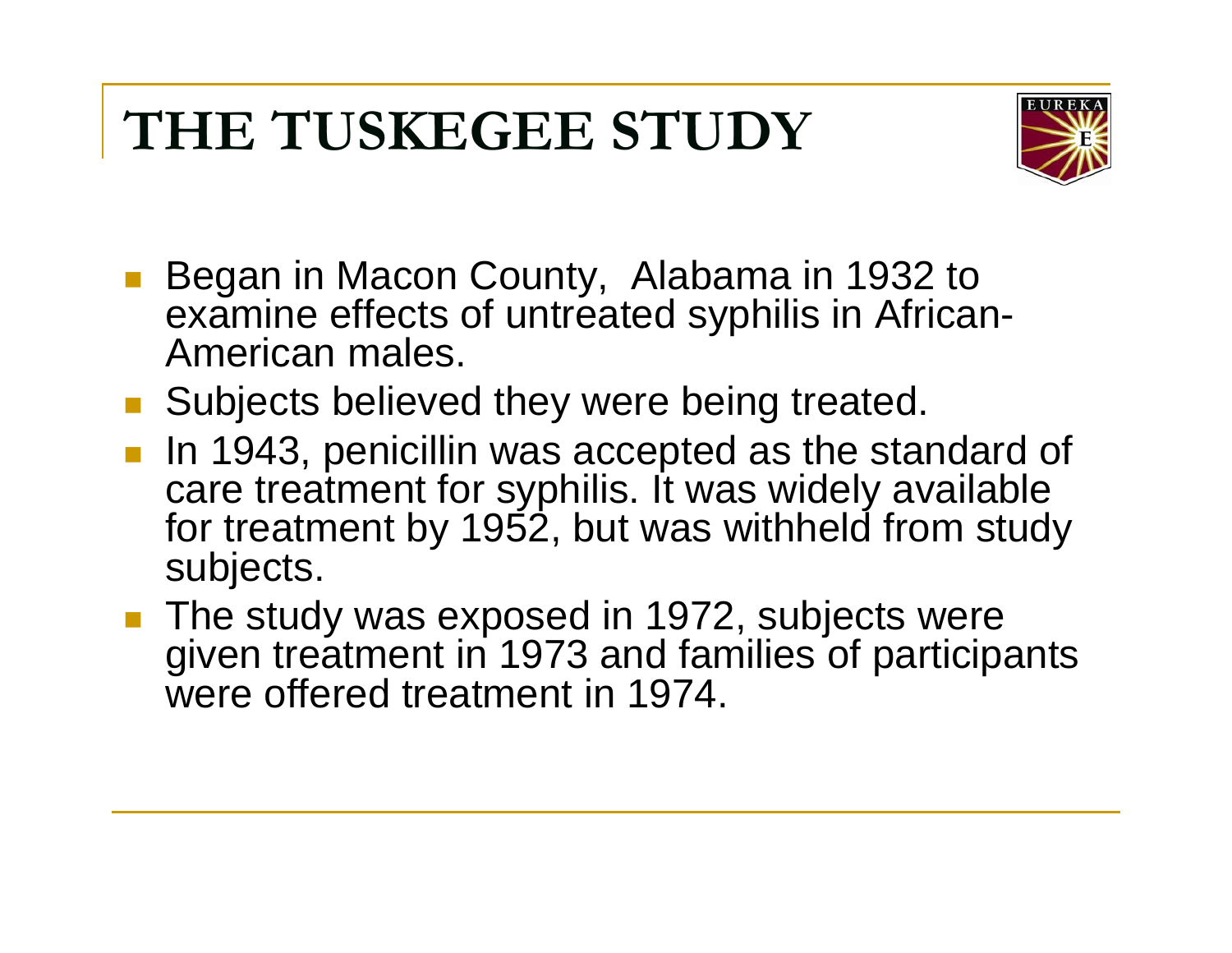### **THE TUSKEGEE STUDY**



- Led to the National Research Act of 1974, requiring regulatory protection for human subjects.
- **This act also created the National Commission for** the Protection of Human Subjects of Biomedical and Behavioral Research.
- **This Commission wrote the Belmont Report in 1979,** which is the cornerstone statement of ethical principles for treatment of research subjects.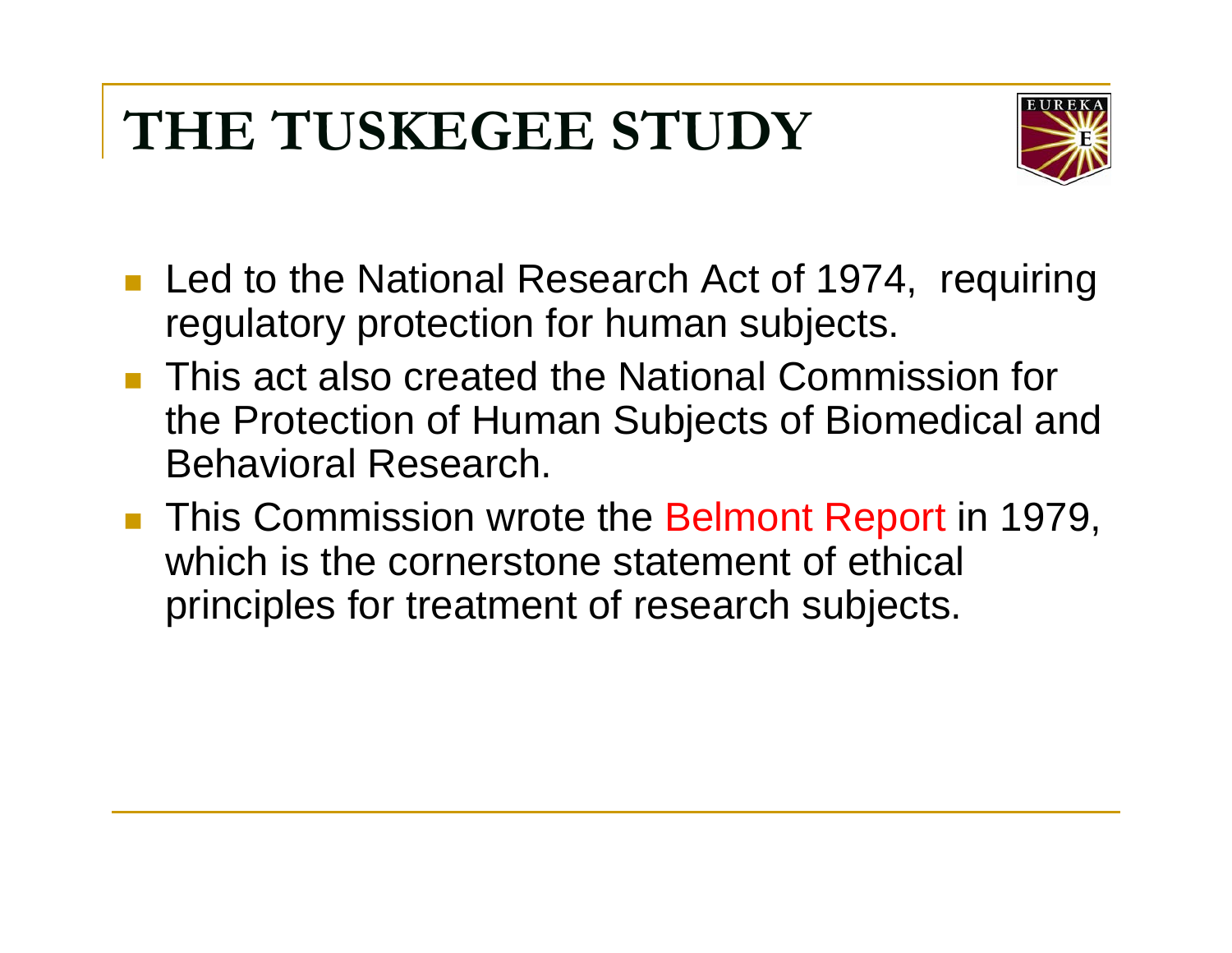### **THE BELMONT REPORT**



- The Belmont Report contains the ethical principles upon which the federal regulations for protection of human subjects (Common Rule) are based.
- Basic Principles of the Belmont Report:
	- □ Respect for Persons
	- □ Beneficence
	- □ Justice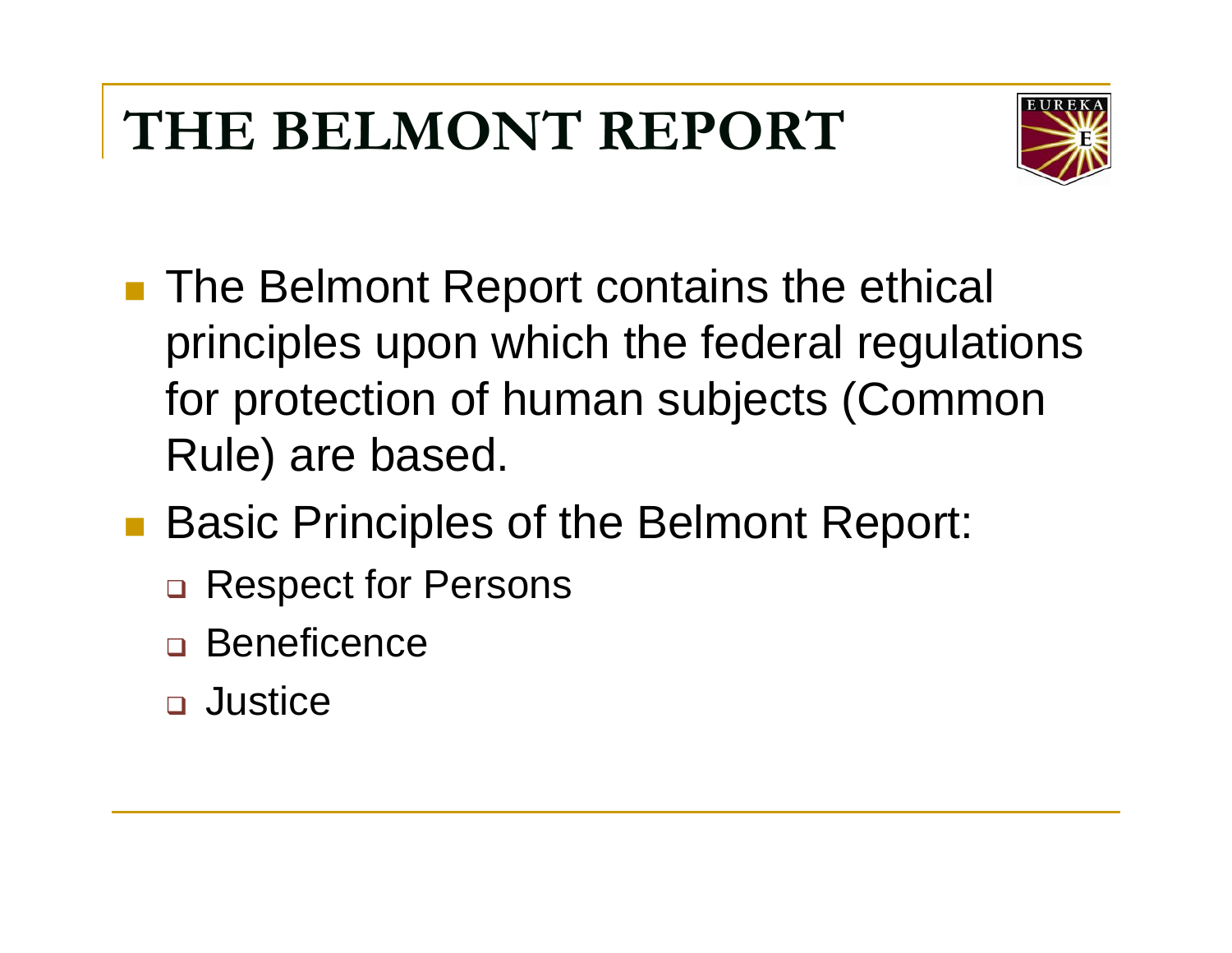### The Belmont Principles



- П Respect for Persons
	- $\Box$  Respect for persons incorporates at least two ethical convictions: first, that individuals should be treated as autonomous agents, and second, that persons with diminished autonomy are entitled to protection.
	- ❏ In most cases of research involving human subjects, respect for persons demands that subjects enter into the research voluntarily and with adequate information.
- **Beneficence** 
	- $\Box$  Two general rules have been formulated as complementary expressions of beneficent actions: **(1)** do not harm and **(2)** maximize possible benefits and minimize possible harms.
- $\mathbb{R}^n$  Justice
	- $\Box$  Who ought to receive the benefits of research and bear its burdens? This is a question of justice, in the sense of "fairness in distribution" or "what is deserved." An injustice occurs when some benefit to which a person is entitled is denied without good reason or when some burden is imposed unduly.
	- $\Box$ Link to the Belmont report principles http://ohsr.od.nih.gov/guidelines/belmont.html#gob1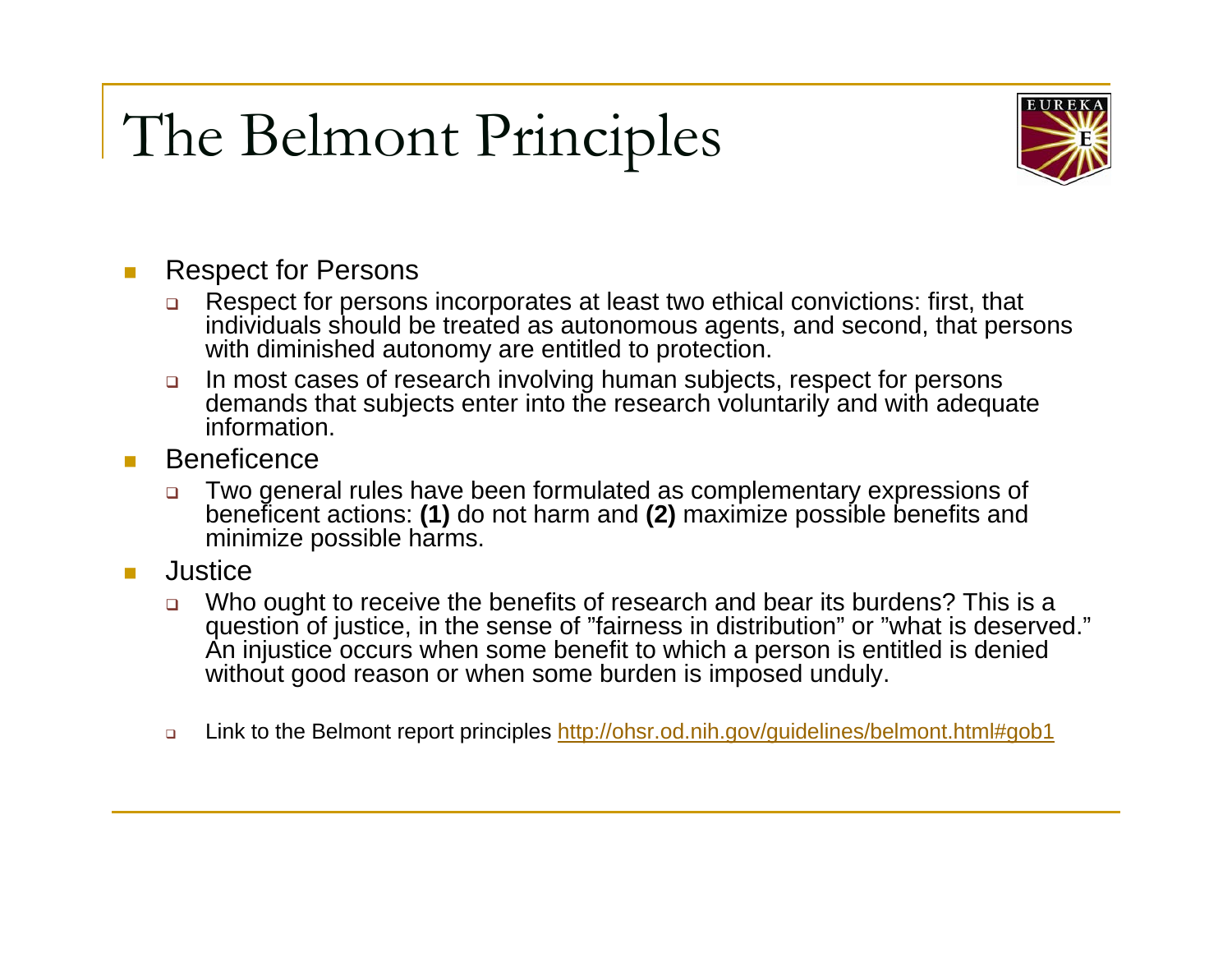### **THE BELMONT REPORT**



- **In 1981, the Department of Health and** Human Services (DHHS) and the Food and Drug Administration (FDA) published convergent regulations that were based on the Belmont Principles.
- **In 1991, after 10 years of negotiation, 17** federal department and agencies agreed to adopt the basic human subjects protections – the Common Rule.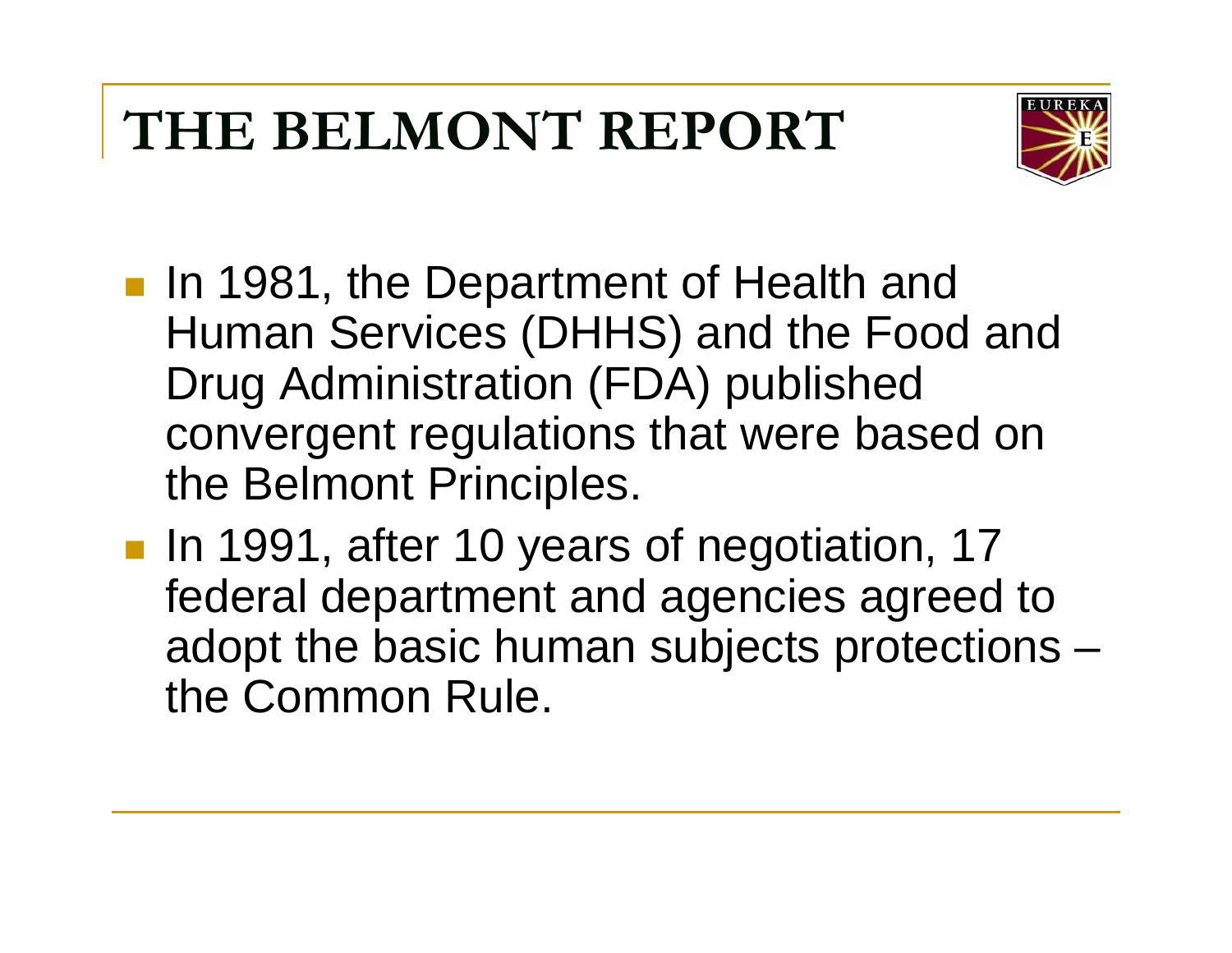### Common Rule



Common Rule is Federal Policy for the Protection of Human Subjects 45 CFR46

- The Federal policy outlines acceptable practices for adherence to the following 2 regulations of the Common Rule.
- 1. Research participants are selected equitably and give full informed, voluntary written consent.
- 2. Research is reviewed by an independent oversight group referred to as an Institutional Review Board (IRB)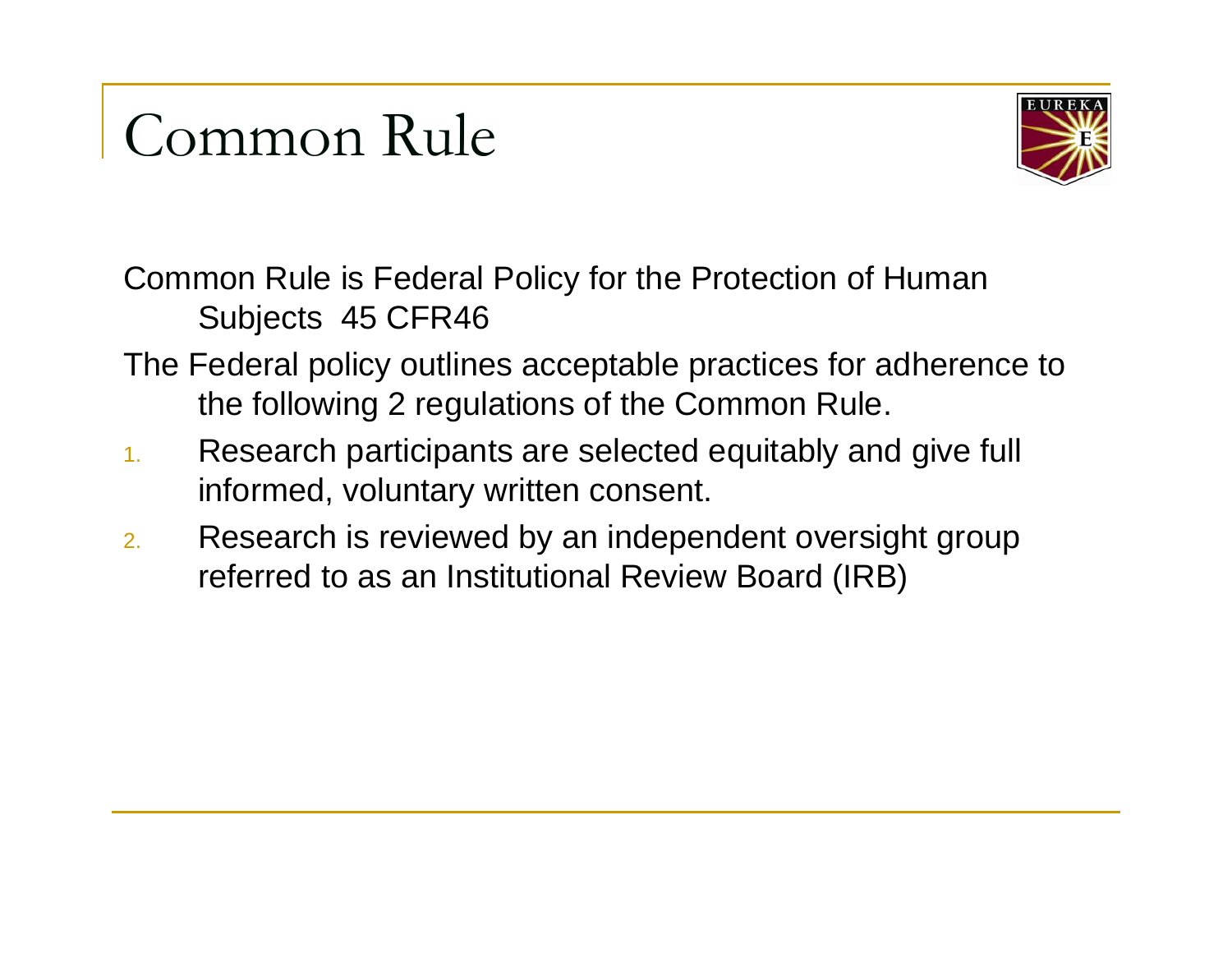# **Principle: Respect for Persons Informed Consent**



 The principle of respect for persons is demonstrated in the consent process.

Full informed, voluntary written consent is required

- $\Box$  Informed consent contains 3 elements; information, comprehension and voluntariness
- $\mathcal{C}^{\mathcal{A}}$  Informed consent remains in place throughout the life of the research project.
	- $\Box$ Informed consent is in place in recruitment materials
	- $\Box$  At the beginning of study with signing of informed consent document
	- $\Box$  During study, participants have the right to stop participating at any time without penalty to them
	- $\Box$ During debrief of the participant after the study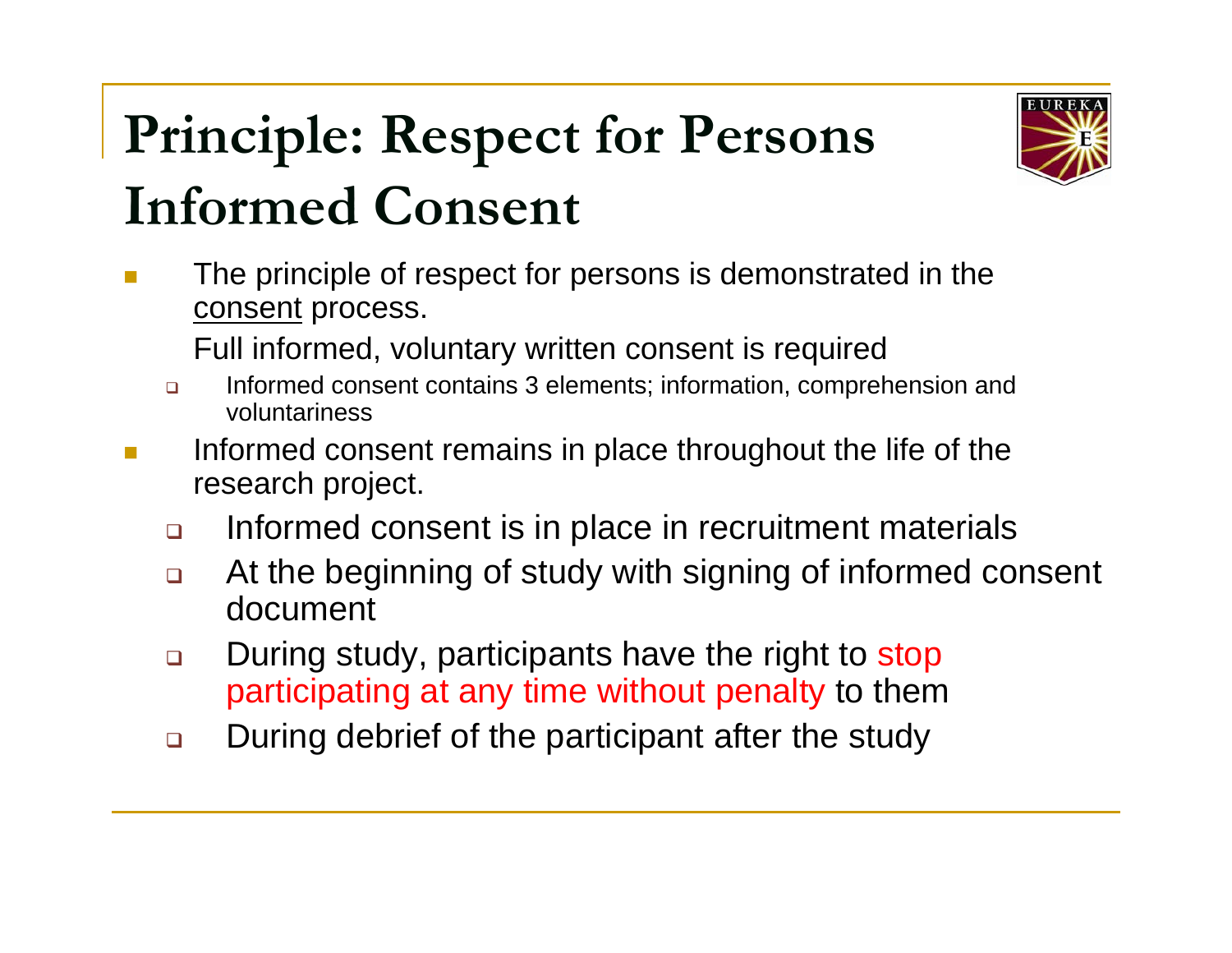### **Informed Consent Components**



- $\Box$ Participants should be informed of the following in the **Eureka** College Informed Consent document:
	- Π Statement that this is a research project and the anticipated number of subjects participating
	- $\Box$  Purpose of the research. If the purpose can not be fully disclosed, then the statement " We cannot explain all of the details of the experiment to you at this time, but they will be explained fully at the conclusion of the experiment" should be included
	- $\mathcal{L}_{\mathcal{A}}$ Expected duration of the subject's participation
	- $\mathbb{R}^n$  A description of the research procedures that allows subjects to understand what they are volunteering to perform
	- $\mathcal{C}^{\mathcal{A}}$ A description of the risks or discomforts to the subject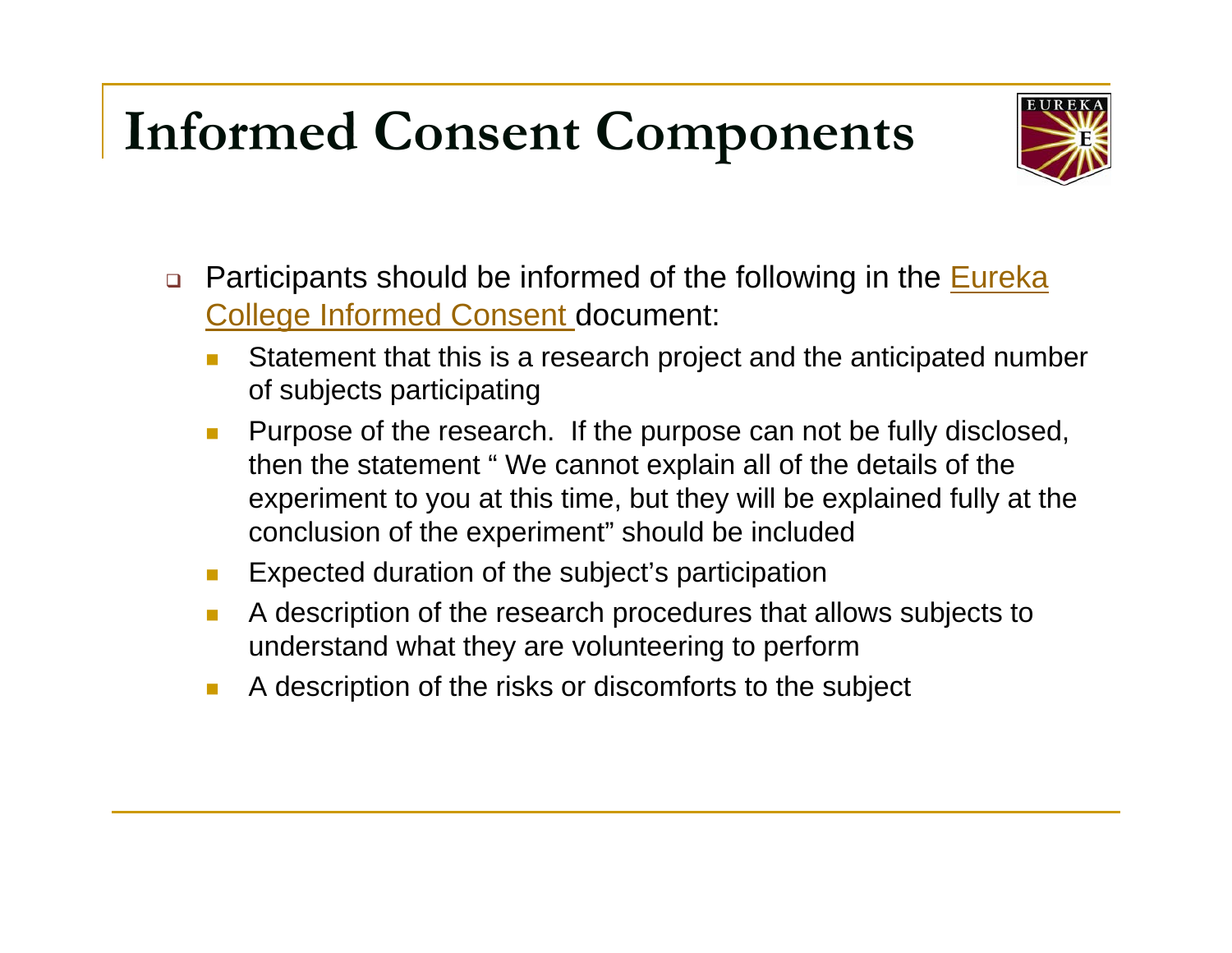### **Informed Consent Components**



- The Eureka College Informed Consent form also includes standard wording. This wording includes:
	- □ A statement of anonymity and confidentiality
	- Whom to contact for information
	- □ A statement that participation is voluntary
	- □ A statement guaranteeing the legal age of subjects
	- **□ Signature lines**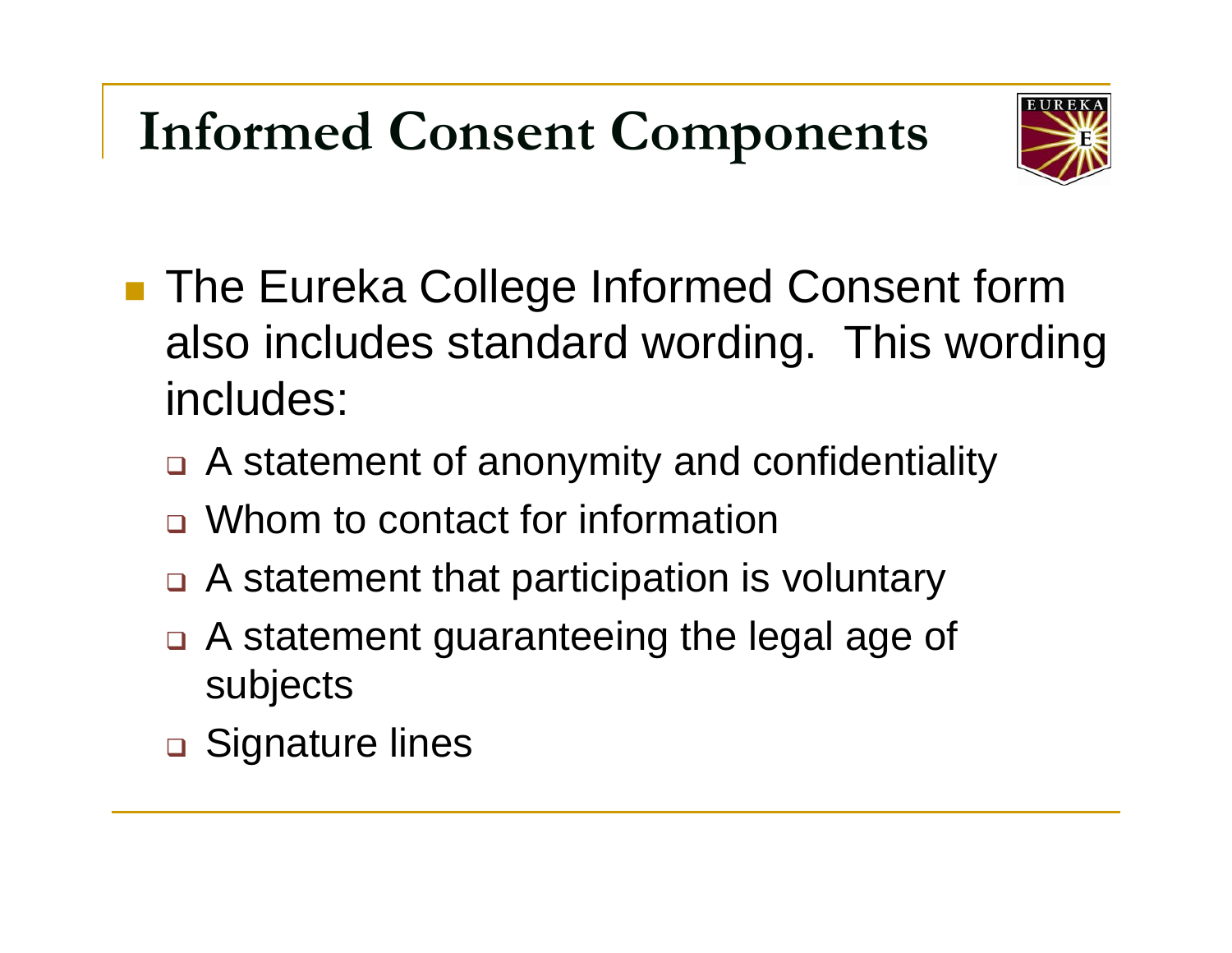# Informed Consent



- Voluntariness: Subjects must understand what they are volunteering to do and the risks they are undertaking.
	- $\Box$  Consent must be voluntary. Subjects should not feel pressure to participate with an inducement that is too difficult to turn down.
	- $\Box$  Free health care for life, shortened parole would be inducements to difficult to turn down.
- $\mathcal{C}^{\mathcal{A}}$  Comprehension: Subjects must be told of all risks in language they understand.
	- $\Box$ Their native language
	- $\Box$ Appropriate vocabulary, minimize scientific jargon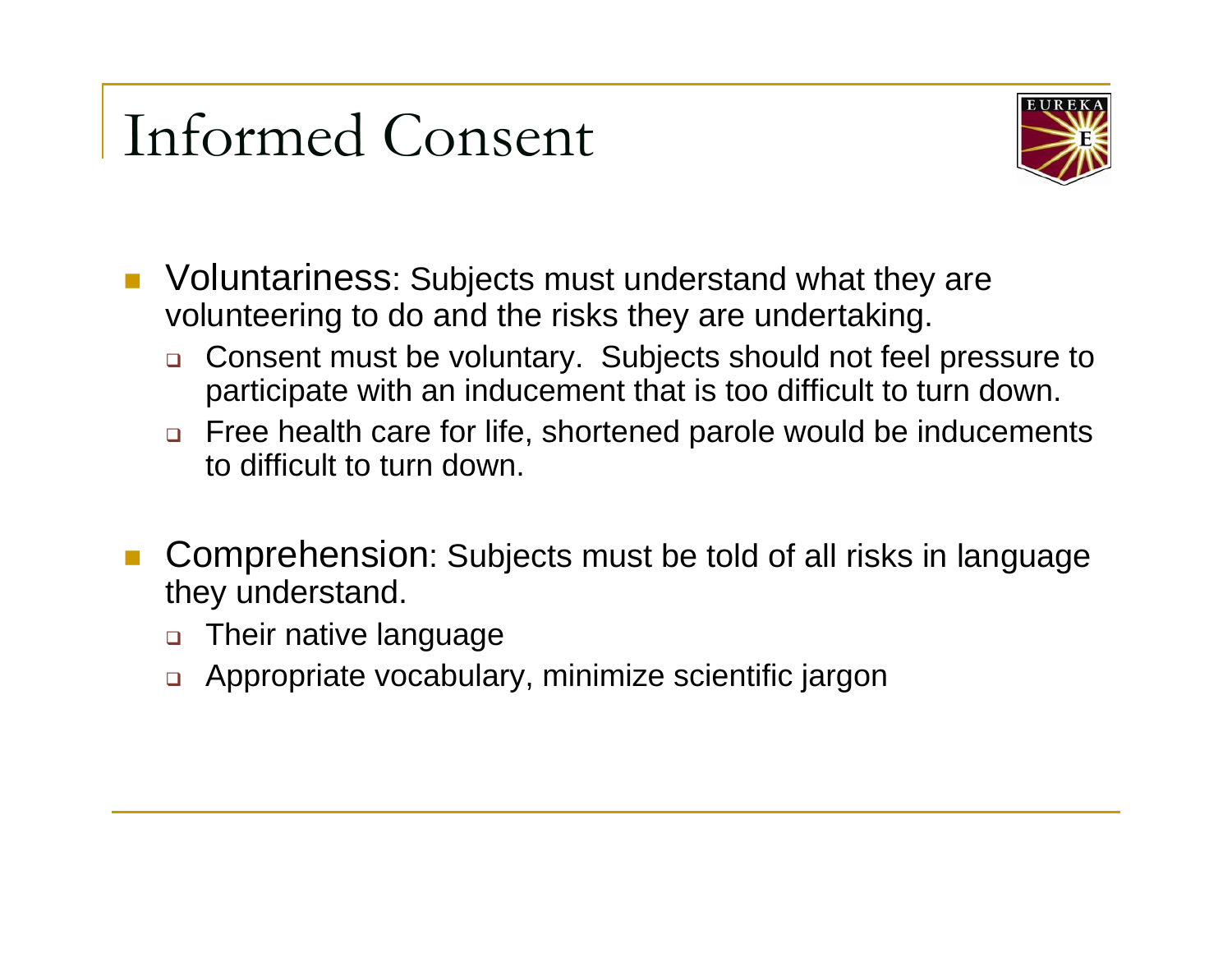## Informed Consent vs. Assent



- **Individuals with diminished autonomy include:** 
	- □ fetuses, pregnant women, children, prisoners, seriously ill, mentally or cognitively compromised adults.
	- □ Children must give assent in writing when possible. Legal guardian must provide written informed consent.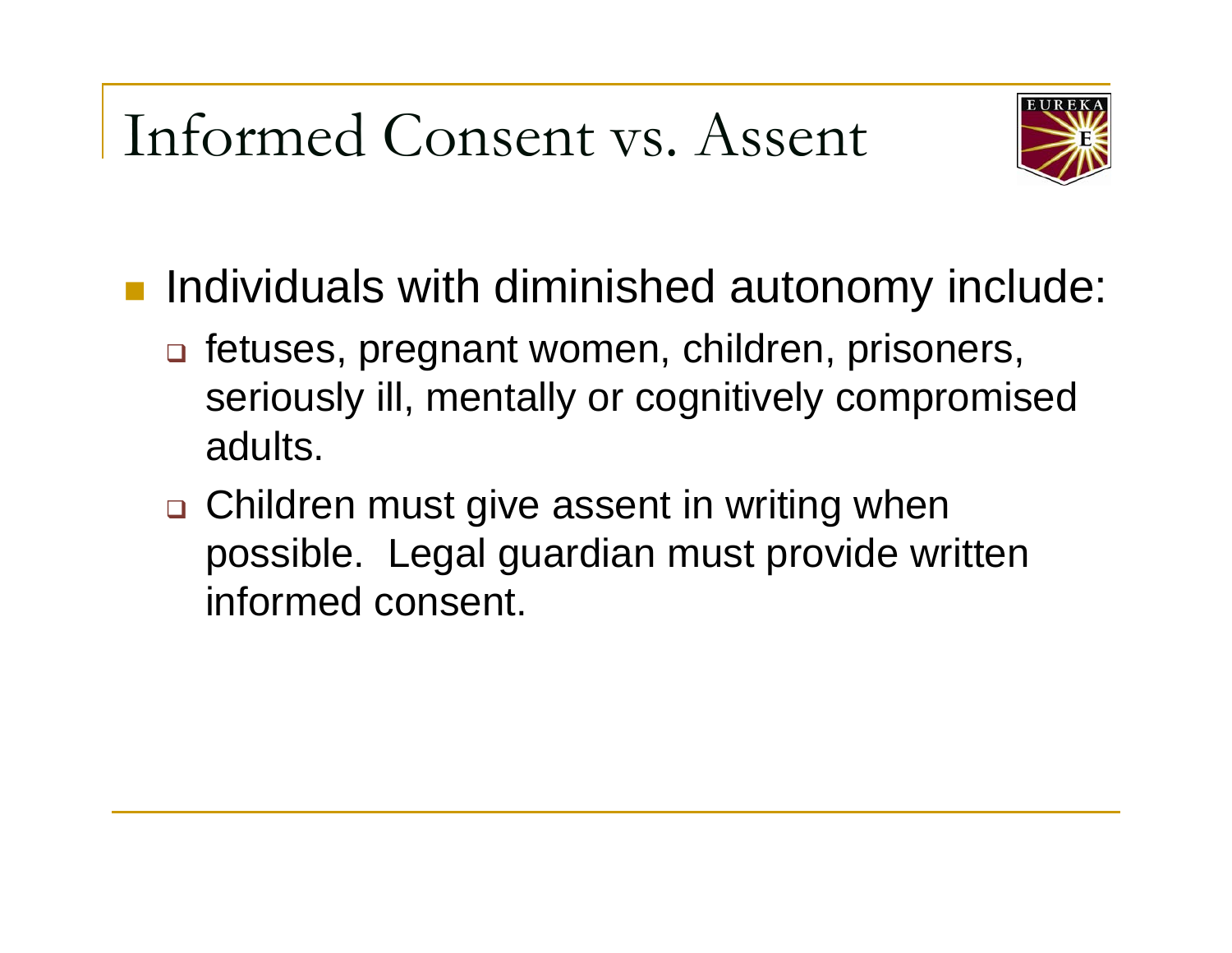### **THE BELMONT REPORT Principle: Beneficience**



- $\mathcal{C}^{\mathcal{A}}$  The obligation to protect persons from harm by maximizing anticipated benefits and minimizing possible risks. Possible risks to human subjects should be weighed against possible benefits of the research, as well as against the possible improvement of knowledge.
- $\mathcal{L}^{\text{max}}$  Benefits of the research must outweigh the risks to the participants.
- П Deception is sometimes necessary in research. Is the risk of deception worth the benefit of the research?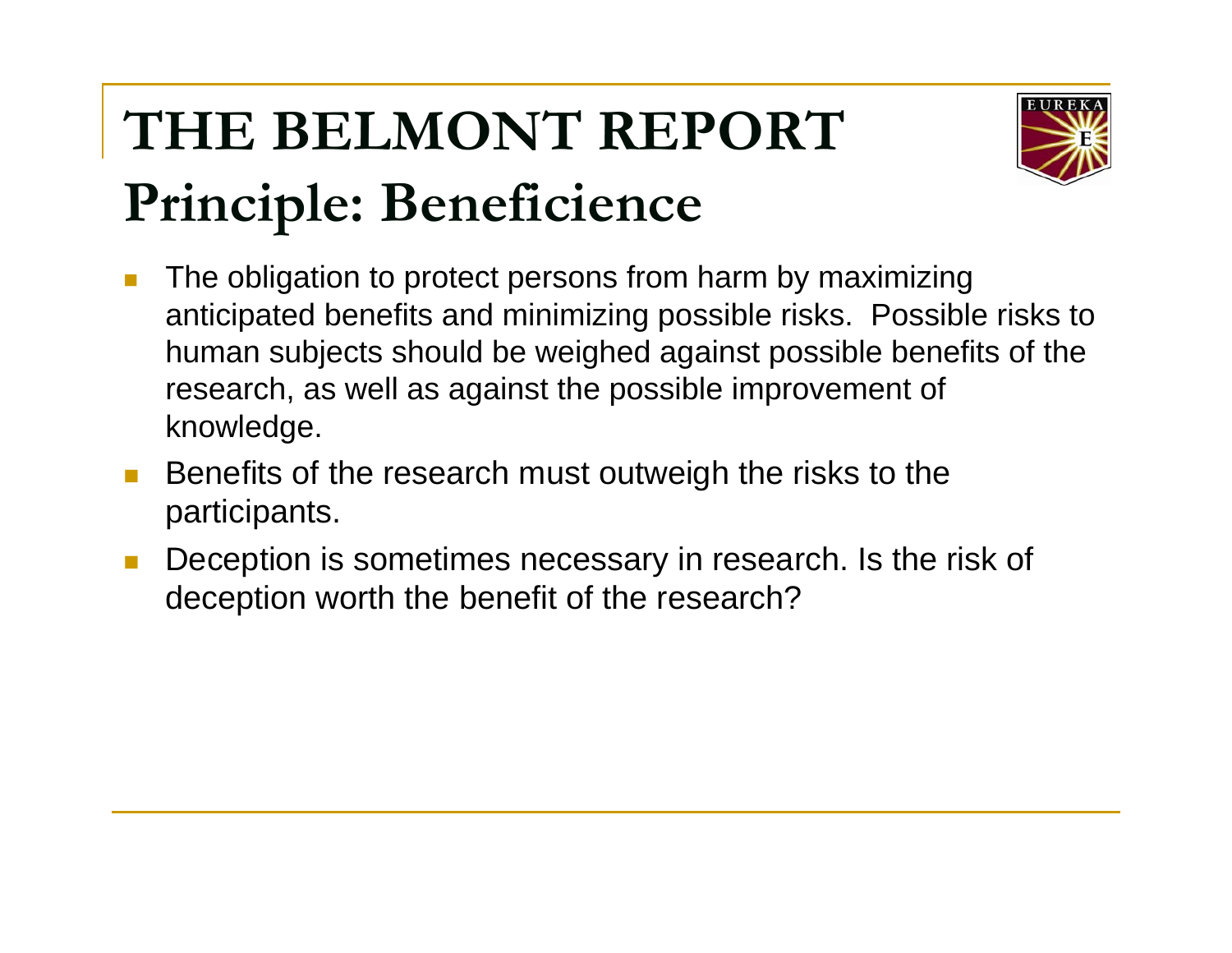# Deception



**The deception must be necessary for the** manipulation of the construct being studied.

#### **Deception**

- □ Failure to provide complete information (the whole story)
- Lie for the purpose of the study
- □ Hoax to create a test situation for the study
- Subjects MUST be told of the deception during the debrief.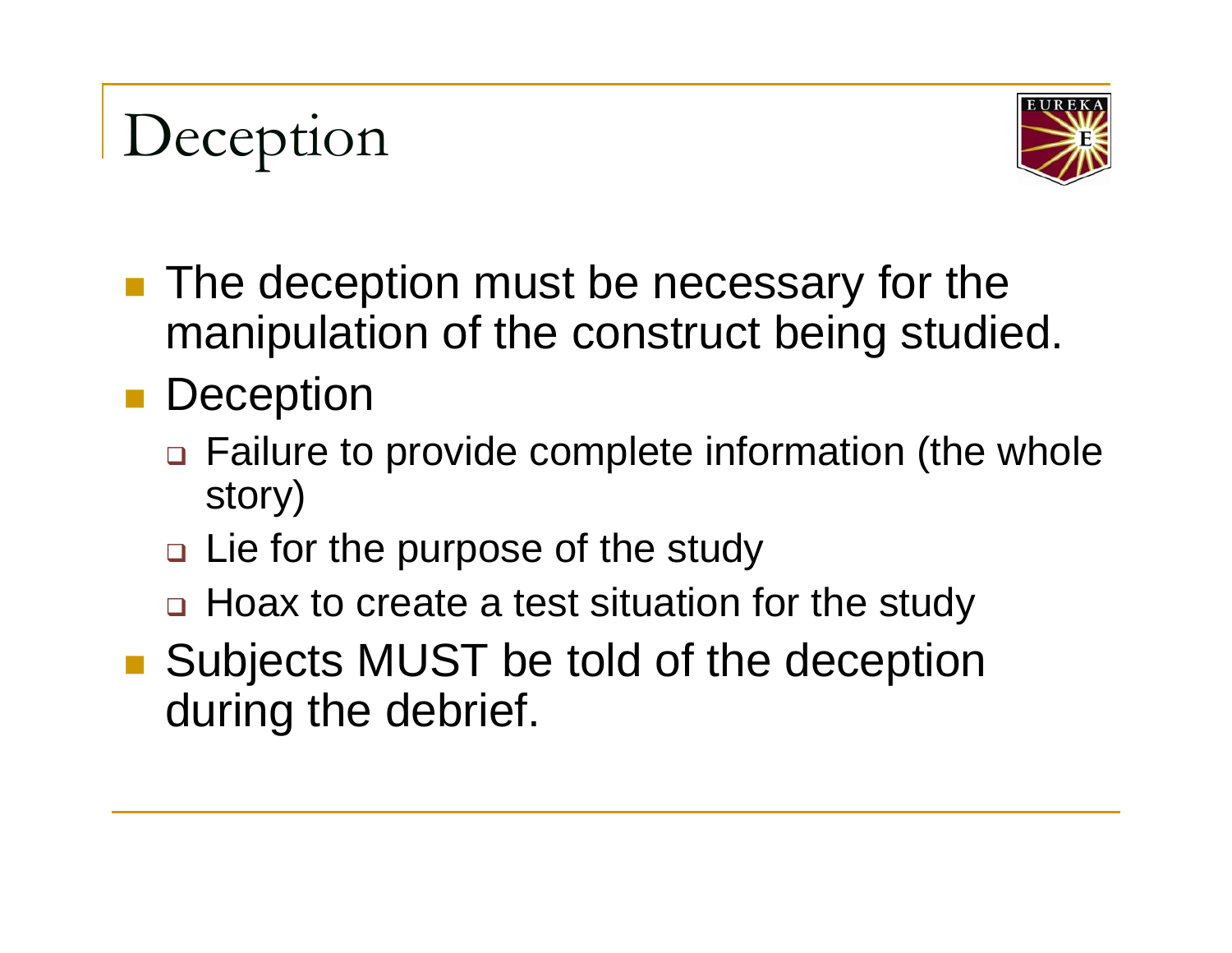# Debrief



- $\mathcal{L}^{\text{max}}_{\text{max}}$  Debrief should take place as early as possible after the subject has participated in the study.
- **Debrief should reveal any deception**
- **Debrief should reduce any stress or anxiety** the study may have induced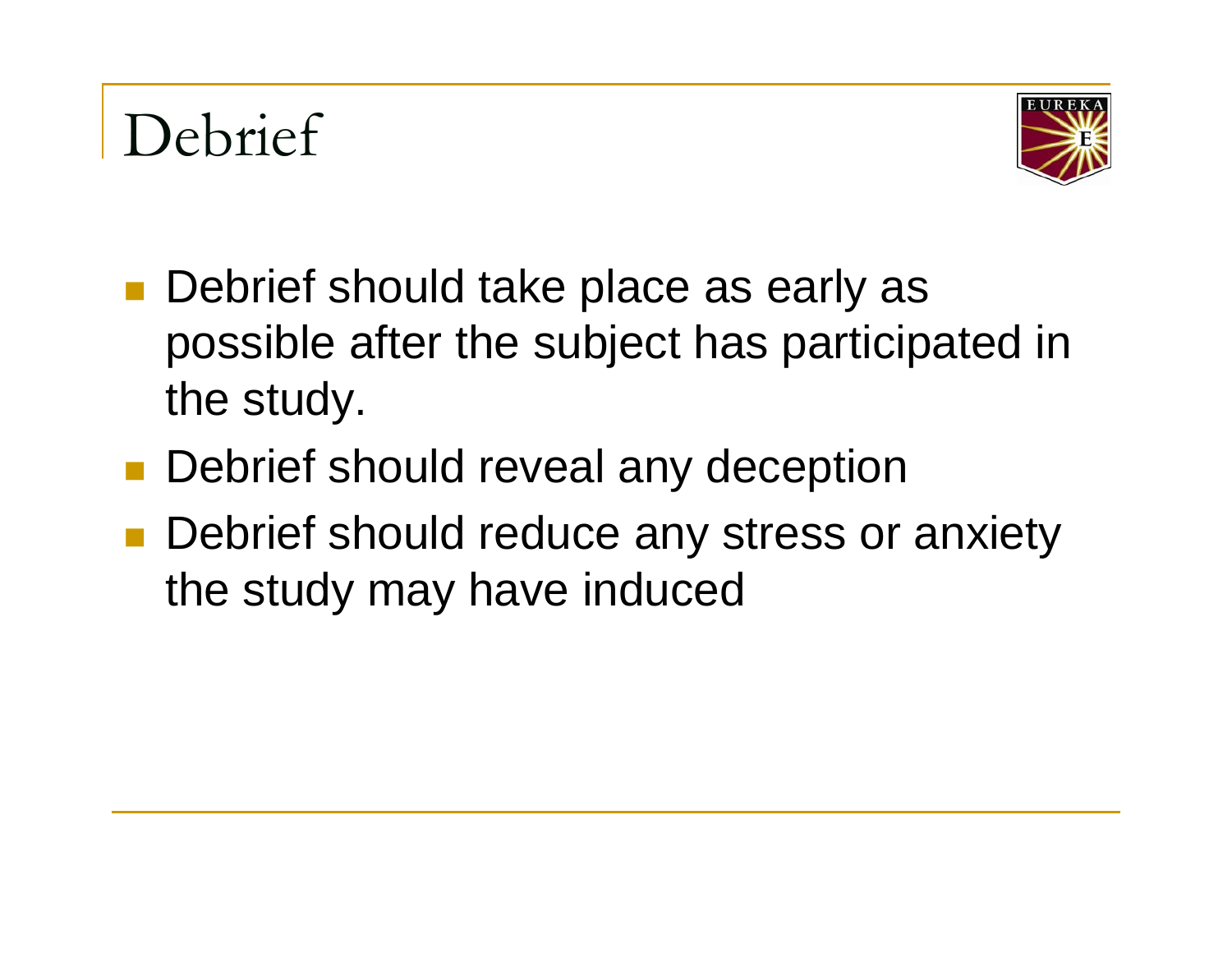# Risks to Subjects



Mitigate the following risks to subjects

- Subject's reputation by asking about sensitive behaviors (drug use, illegal conduct, sexual behavior)
- Subject's financial support by asking information or failing to keep information confidential
- **Subject's physical well-being**
- **Subject's mental health**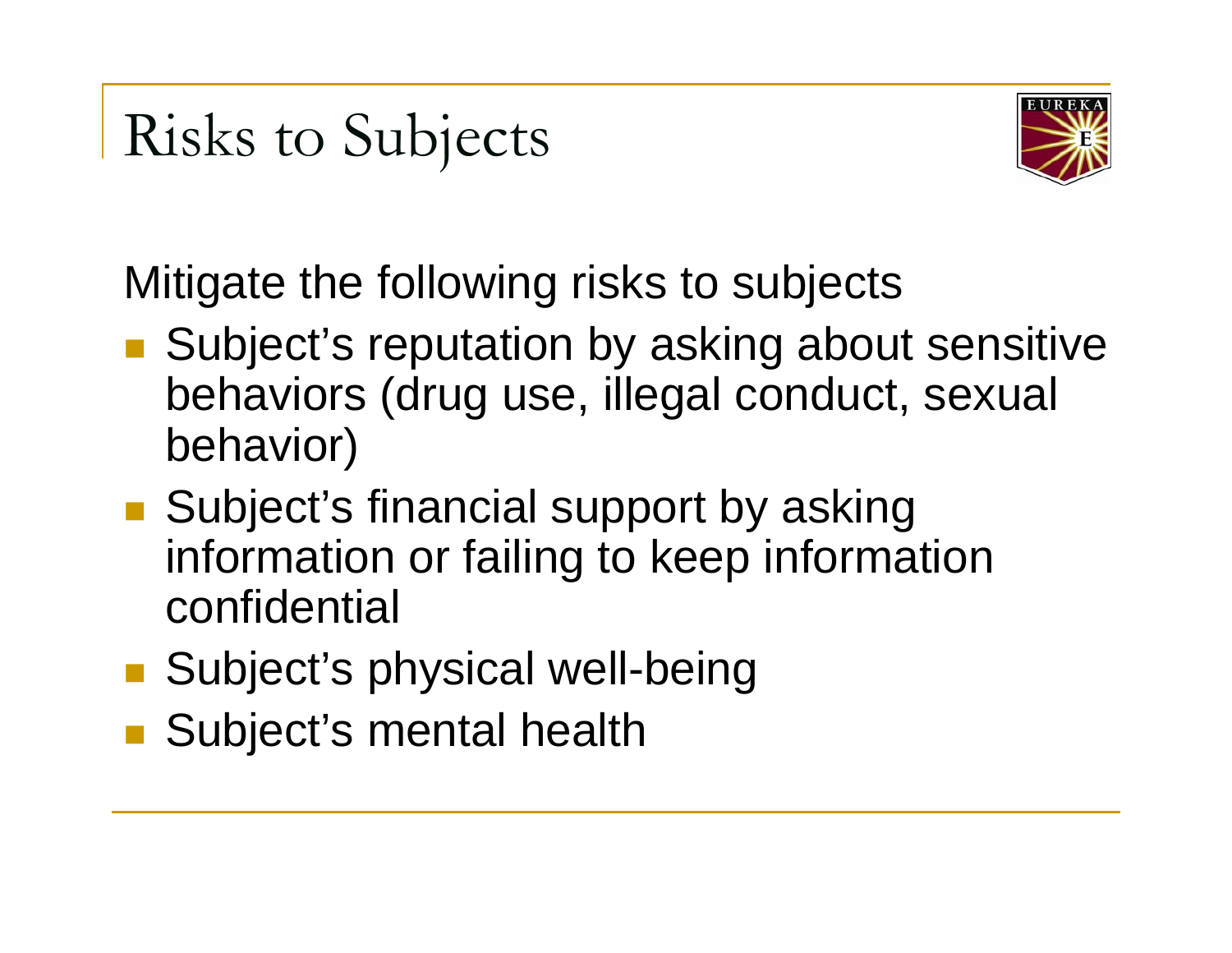# **THE BELMONT REPORT Principle: Justice**



- $\mathcal{C}^{\mathcal{A}}$  Fairness in the distribution of research benefits and burdens. In selecting human subjects for research, investigators should ensure that no group of subjects is either consistently selected to participate or, consistently deprived of the opportunity to do so.
- $\mathcal{L}^{\text{max}}_{\text{max}}$  Examples:
	- $\Box$  General Psychology students should not be the only participants in every study.
	- $\Box$ Females should not be the only gender studied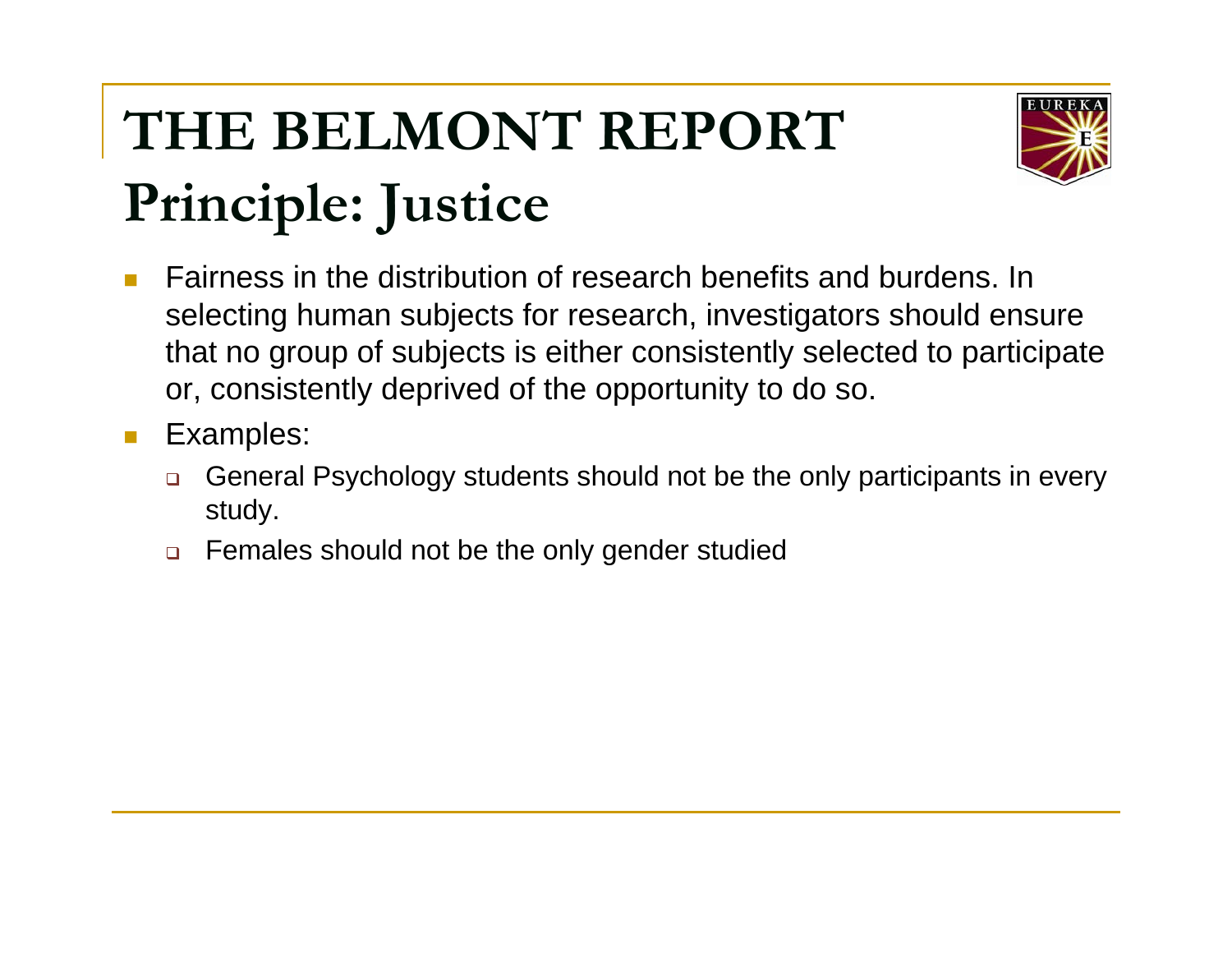Part 2. Eureka College Institutional Review Board process



 Objective: To be able to follow Eureka College's IRB process.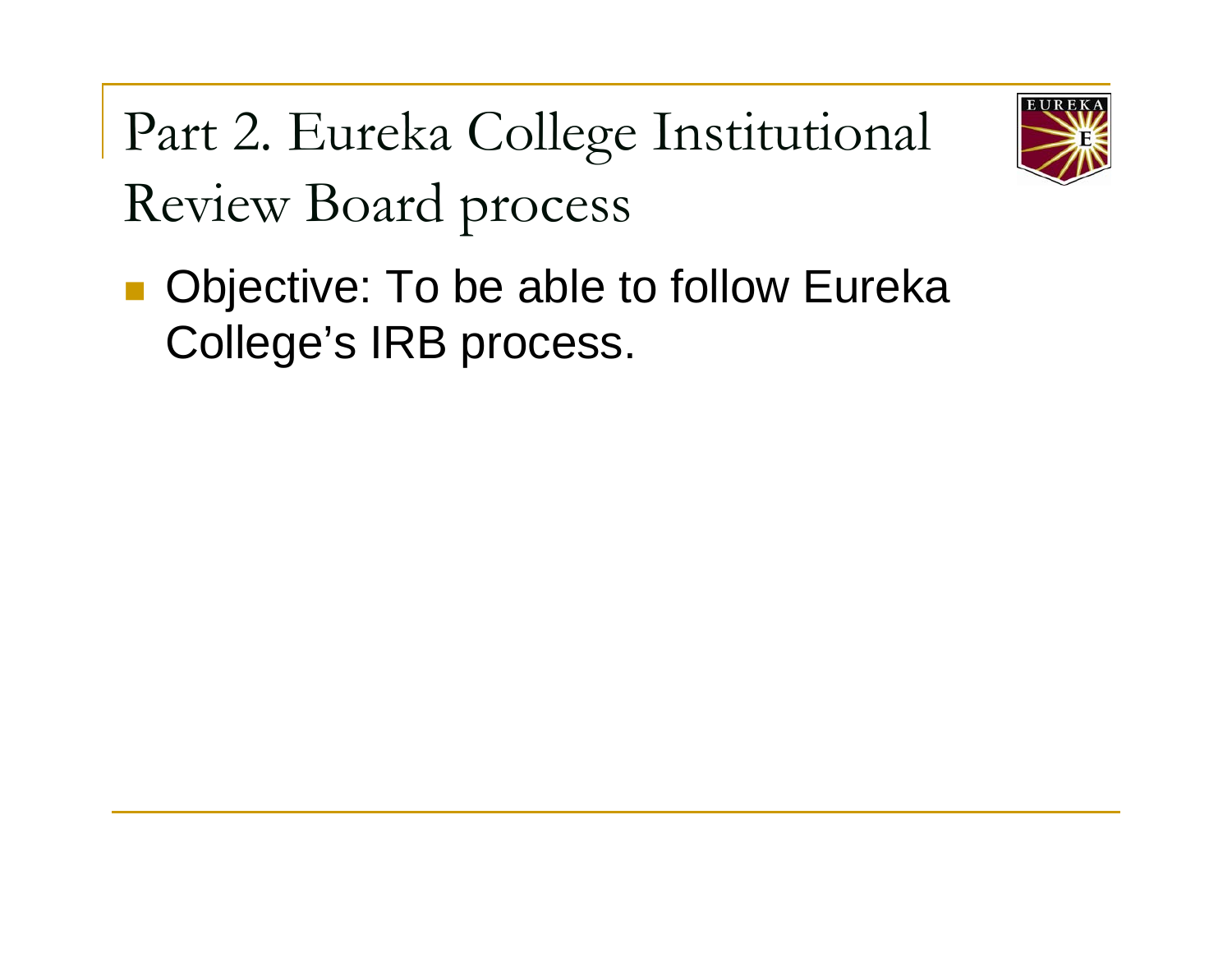### According to Common Rule Research Is…



■ "Research" means a systematic investigation, including research development, testing, and evaluation, designed to develop or contribute to generalizable knowledge. Or any experiment that involves a test article and one or more human participants, and that either involves the use of drugs or medical devices, or the results of the research are intended to be later submitted to, or held for inspection by, the Food and Drug Administration as part of an application for a research or marketing permit. [45 CFR §46.102(d); 21 CFR §50.3(k); 21 CFR §50.3(c); 21 CFR §56.102(c)]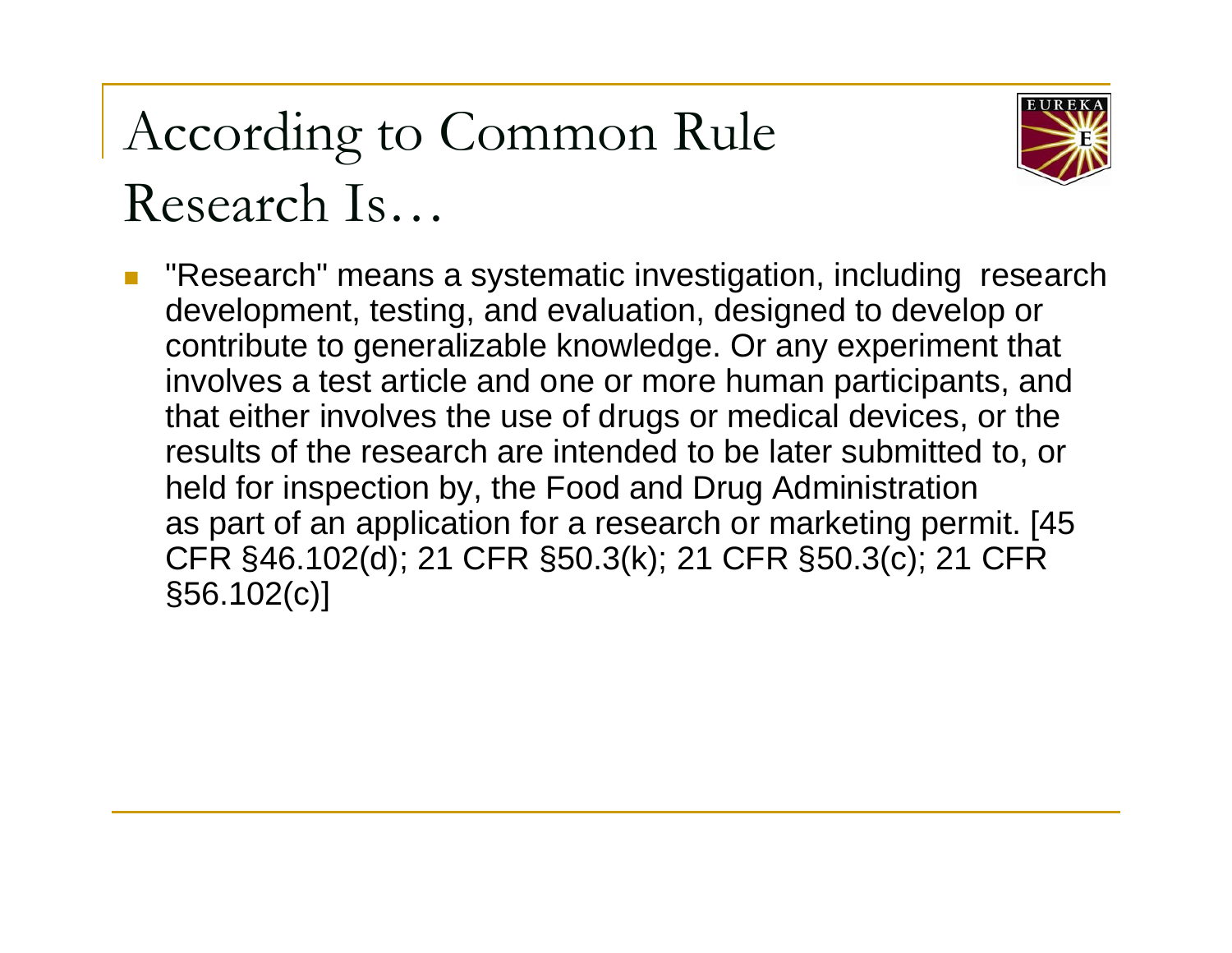### What is not Research?



- **Classroom laboratory exercises meant for** instruction
- Course or program assessments done to improve the course. If done to provide general information to other educators, then it may be research.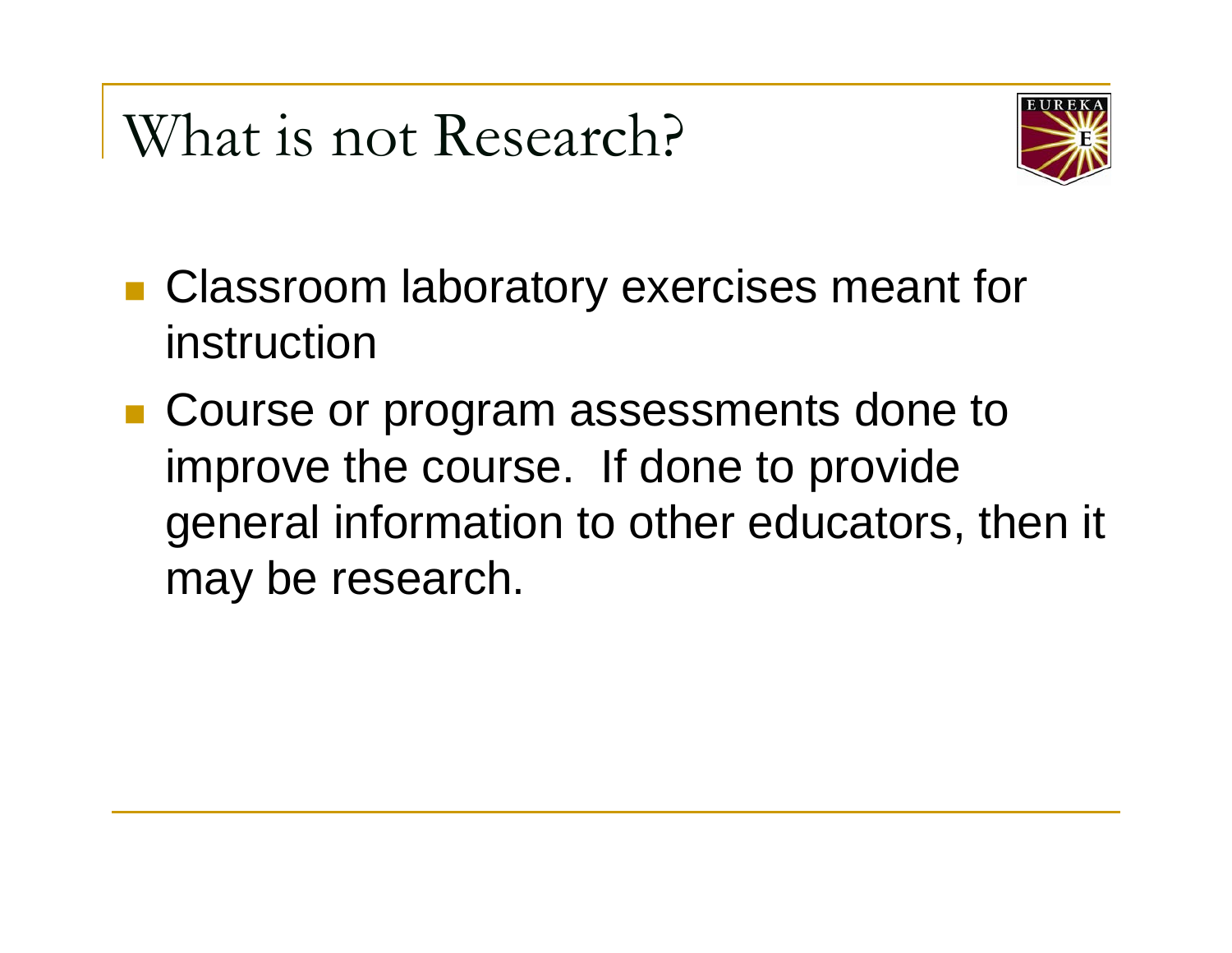Who is a human subject or participant?



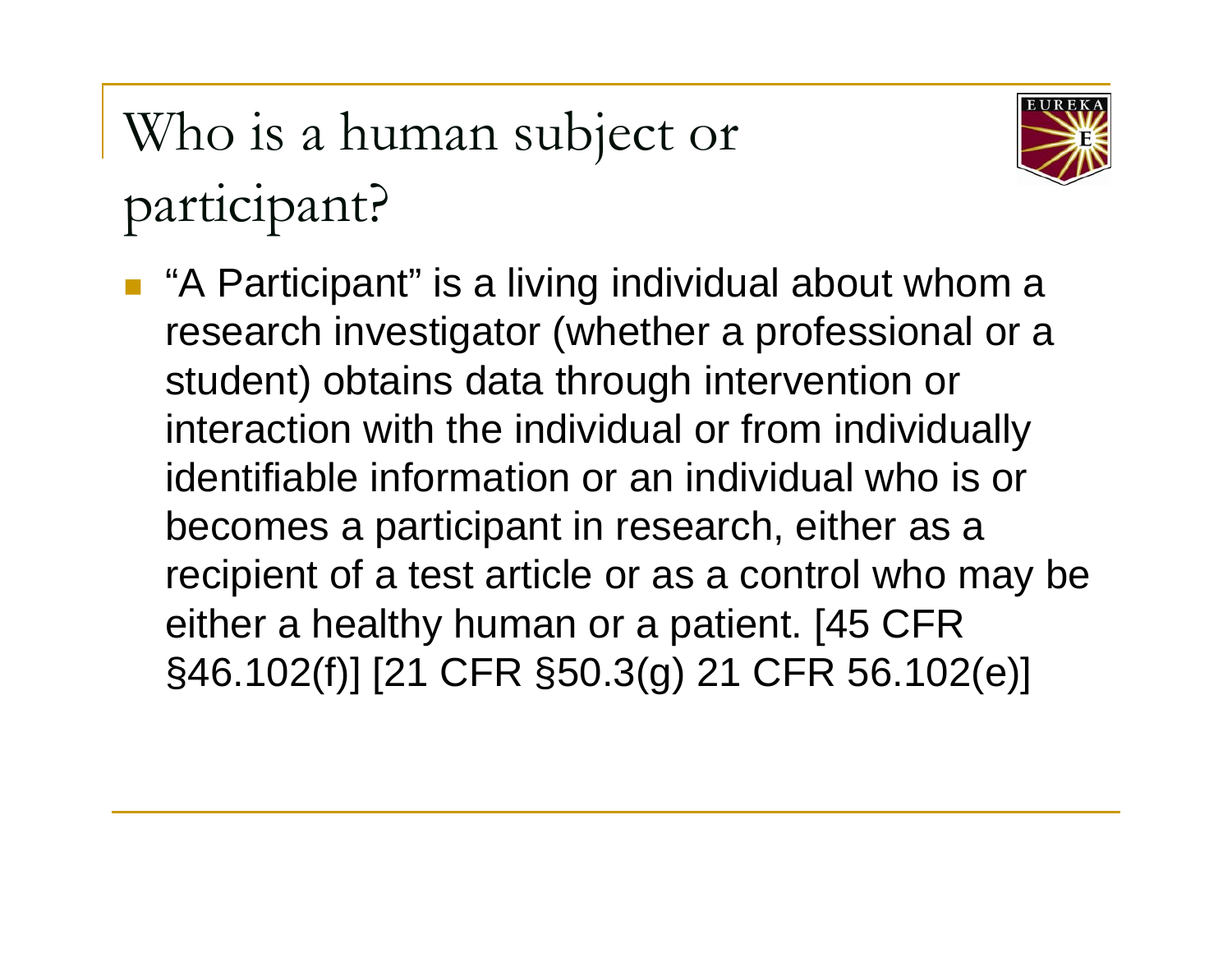Who is a human subject? Know the culture



- Some cultures do not speak of the dead or allow bones to be touched. In these cultures, the nonliving are considered human subjects. Be respectful.
- Otherwise, research Albert Einstein, Abraham Lincoln, Ted Kennedy. They would not be considered human subjects or participants.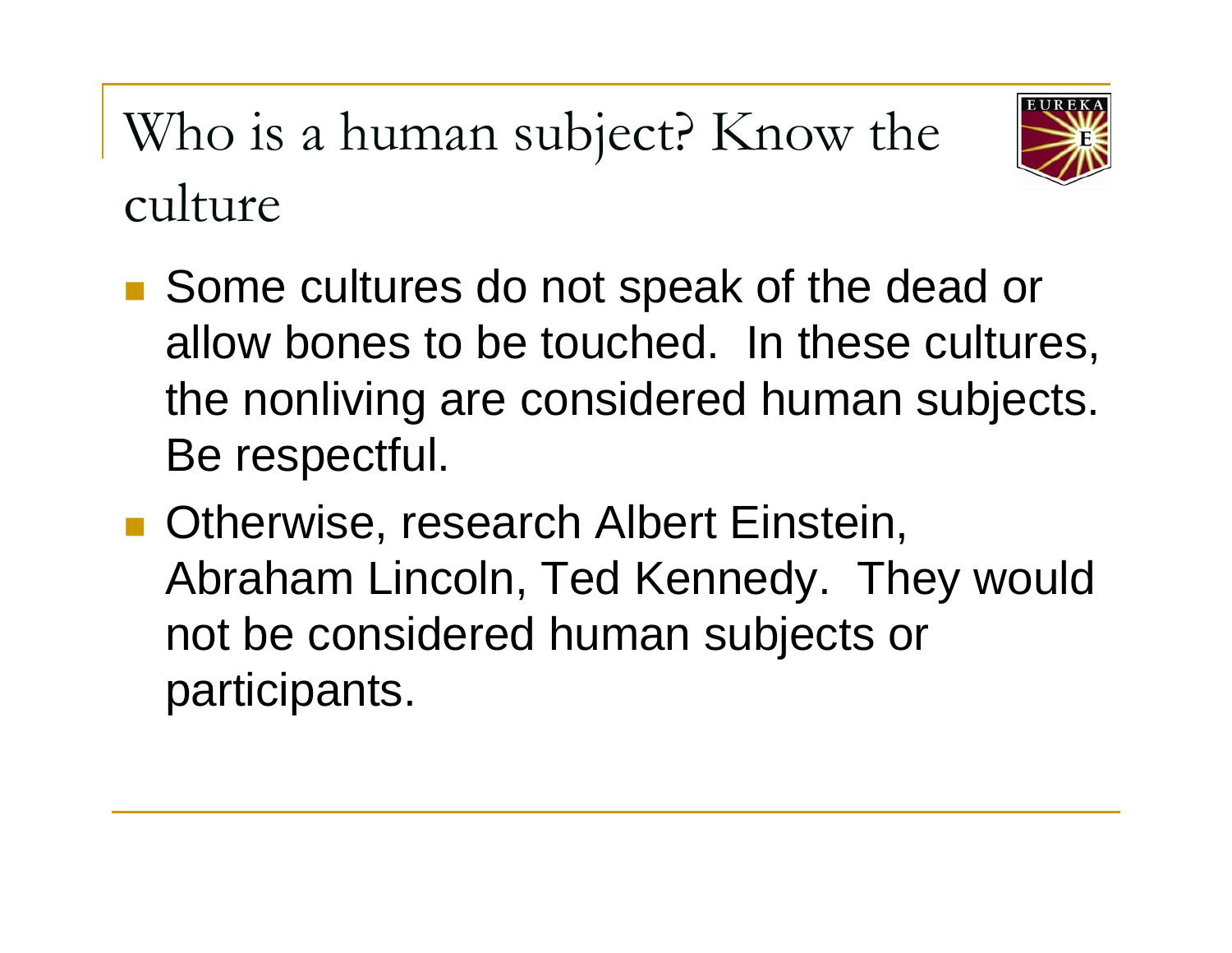Who is an investigator?



- **Anyone can be an investigator** 
	- □ Students
	- □ Faculty
	- □ Staff and Administration
	- □ Non Eureka College investigator interested in conducting research on campus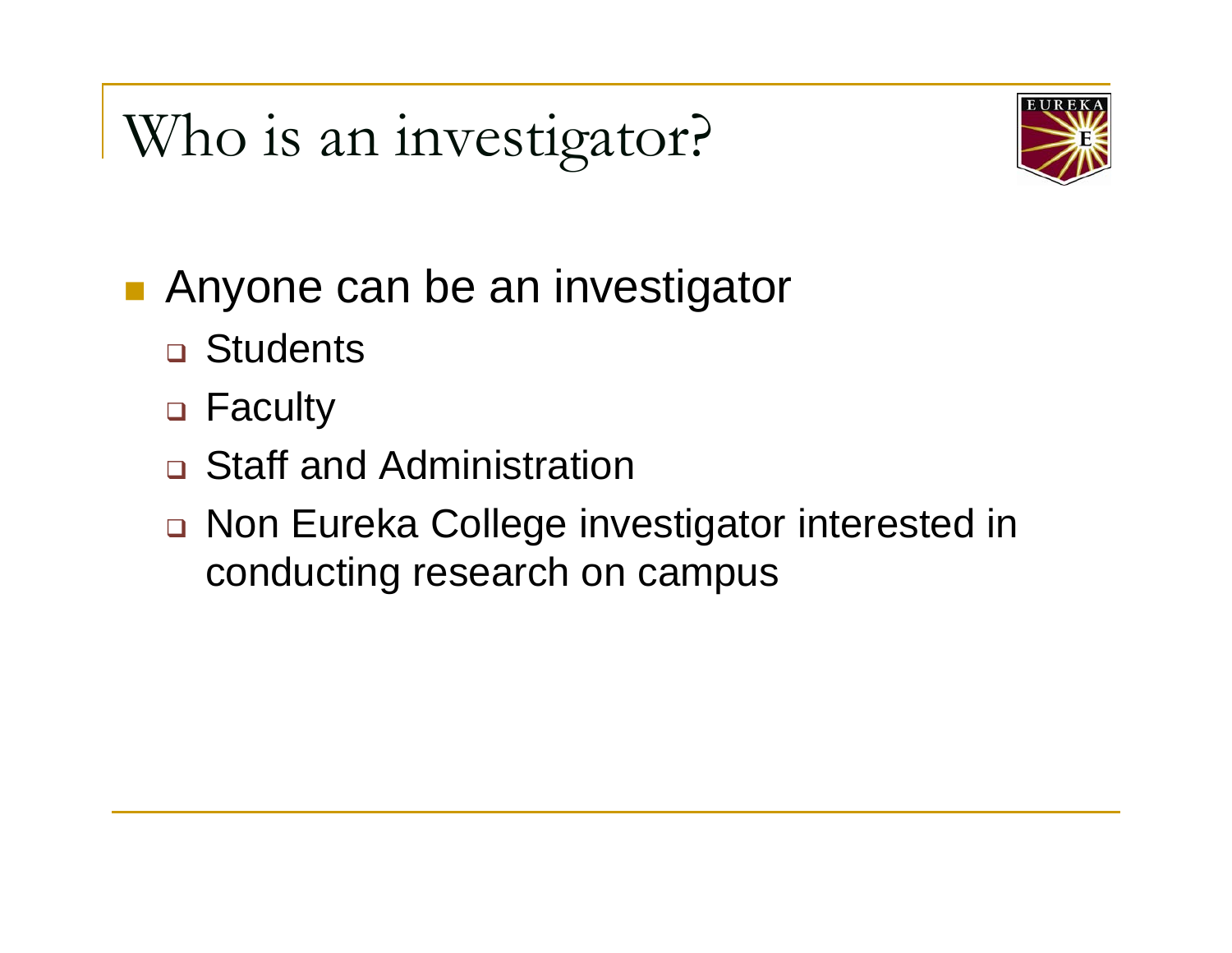# Investigator Responsibilities



- m. The study must be designed to ensure minimal risk to participants
- $\mathcal{L}_{\mathcal{A}}$  Investigators must identify potential risks that may result from participation in the experiment and must work to minimize these risks
- $\overline{\phantom{a}}$  Investigators evaluate alternatives to the experimental design that could minimize risk
- $\overline{\mathbb{R}}$  Investigators keep their data secure and private, when necessary, to monitor participant safety
- T. Investigators contact the IRB with any questions or concerns about minimizing risk or when their research activities are subject to human protection standards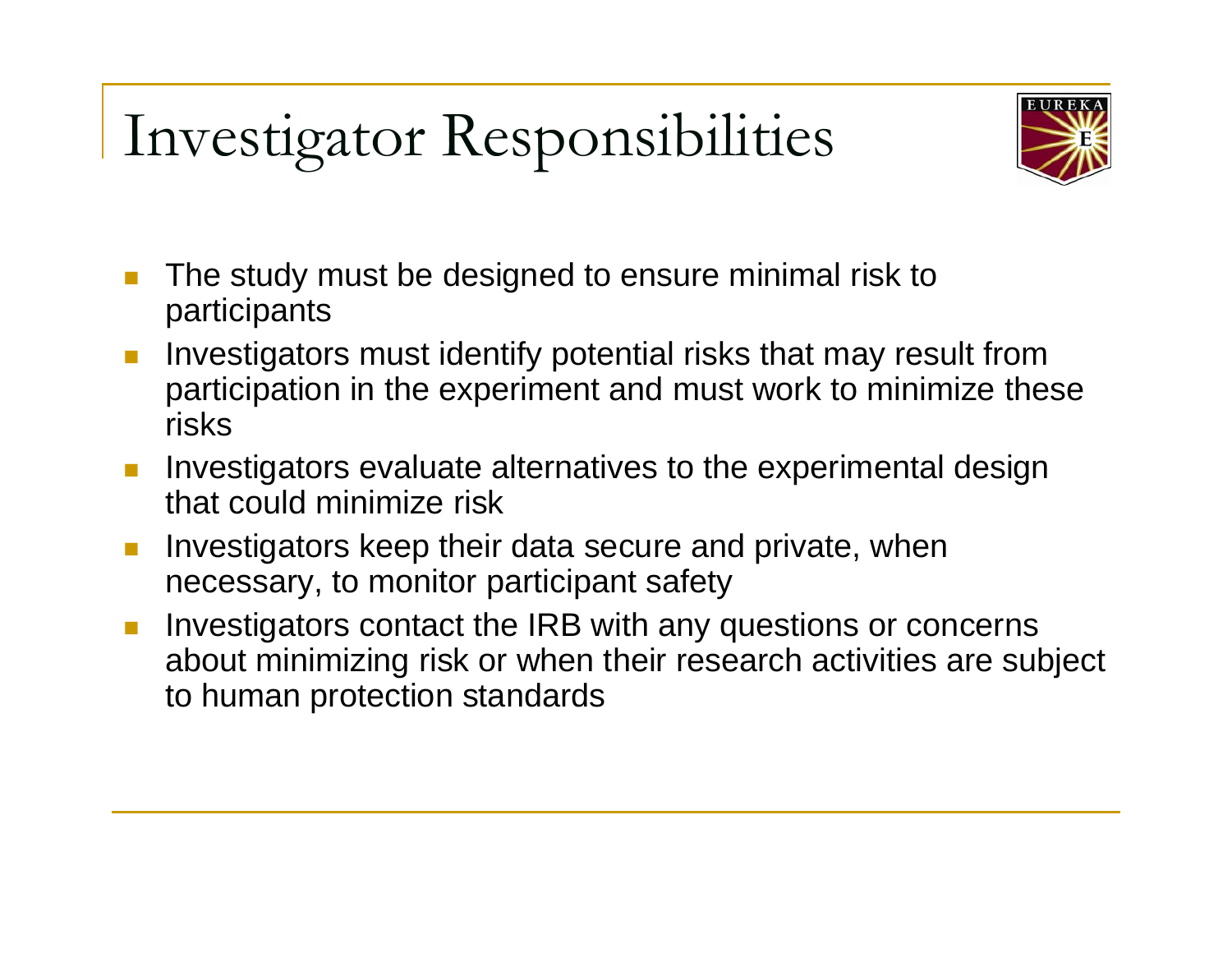# Investigator Responsibilities



- **The researcher is responsible for ensuring that:**
- П The study is properly designed and is scientifically sound (exception, student research may have flaws for learning purposes. Sometimes you learn more from a mistake.)
- П The investigator and research staff have necessary backgrounds to comply with human subjects and research regulations, such as those concerning IRB review, informed consent requirements, reporting requirements, maintenance of records, retention of records, and supervision of research conduct
- $\mathcal{L}^{\text{max}}_{\text{max}}$  The investigator has the resources (personnel, space, equipment and time) to conduct research that protects the rights and welfare of participants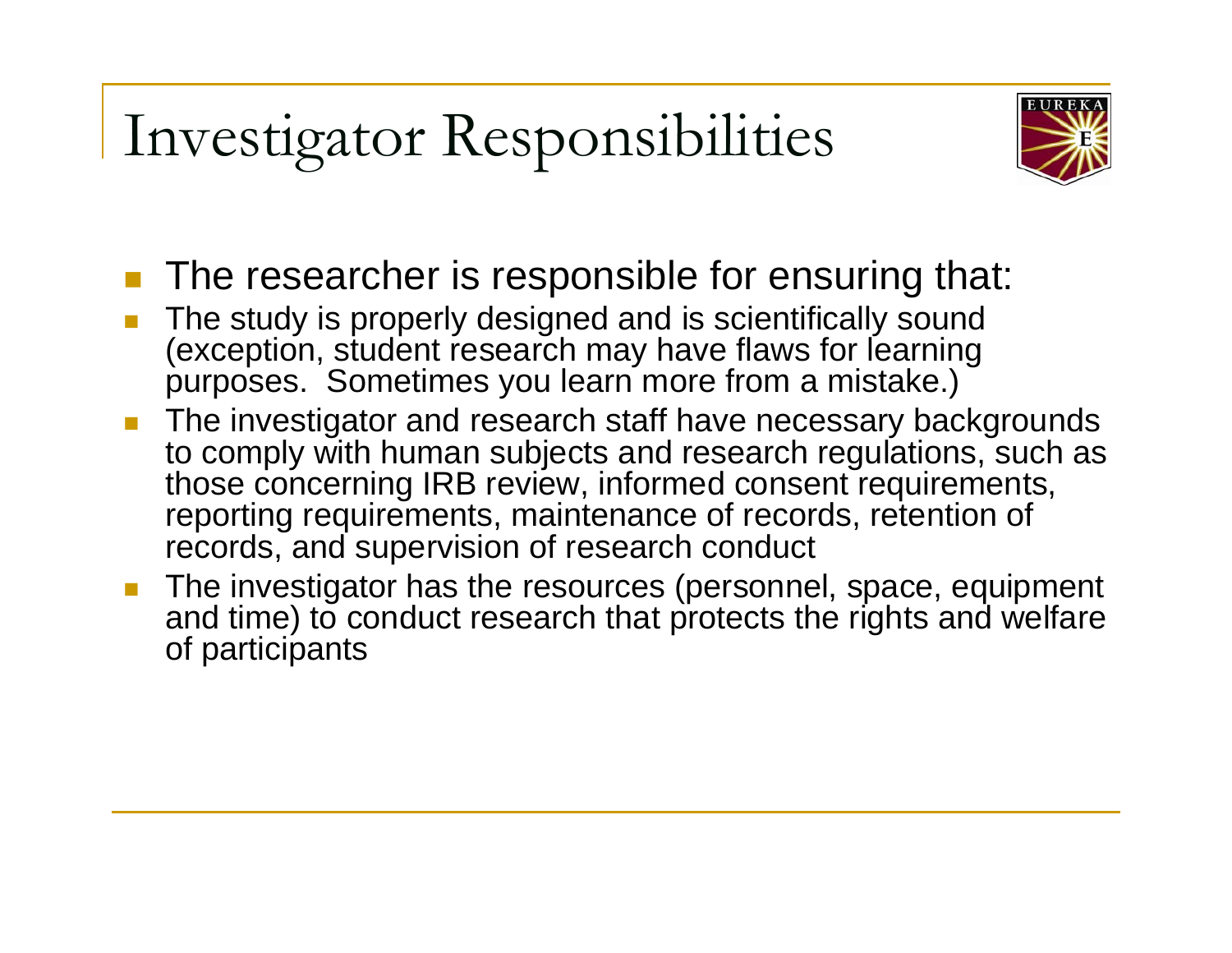### The IRB Process



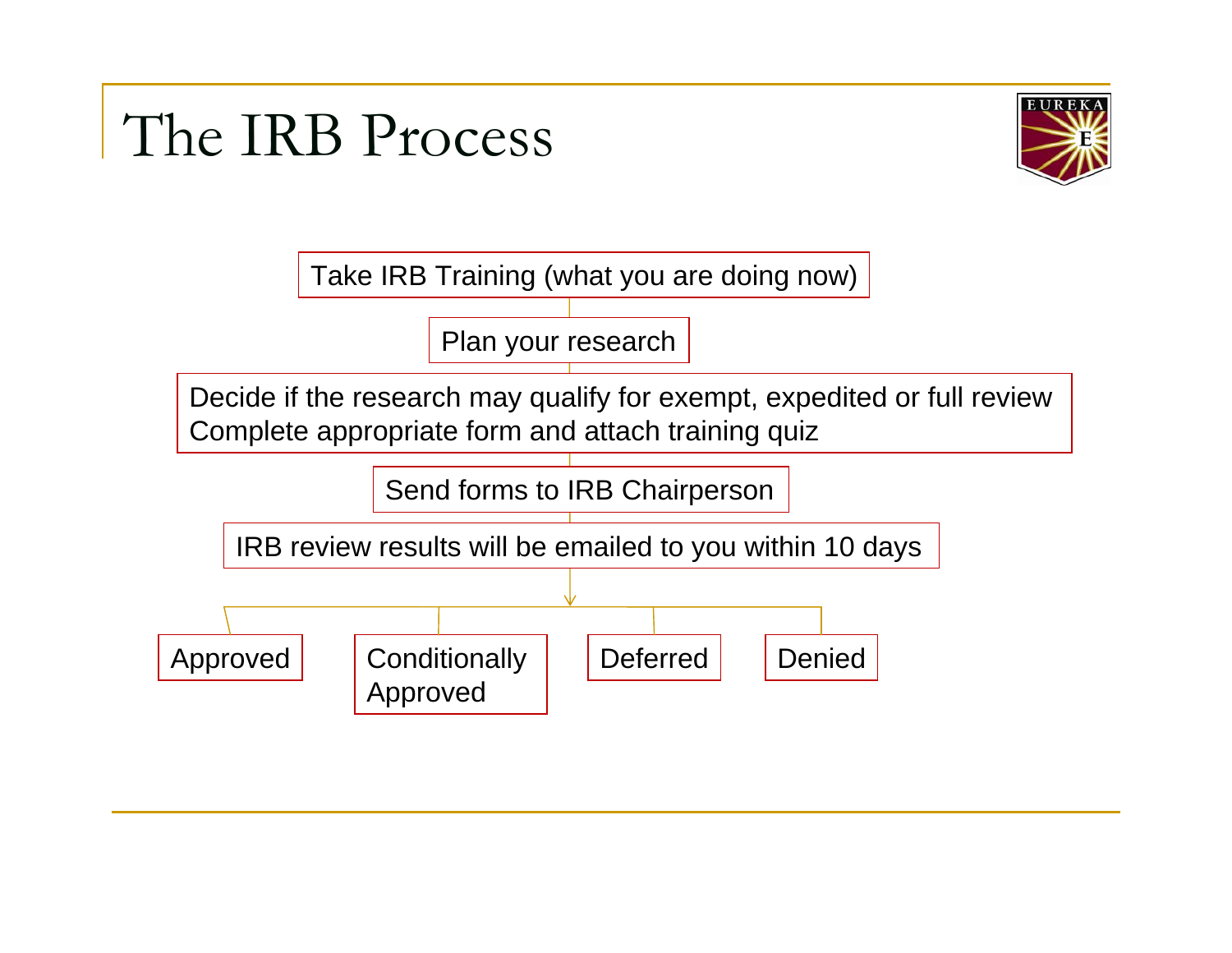When do I need approval?



- $\begin{bmatrix} 1 & 1 \\ 1 & 1 \end{bmatrix}$  Before the research begins, you will need IRB approval
- For research spanning years, annual IRB review of the research is required.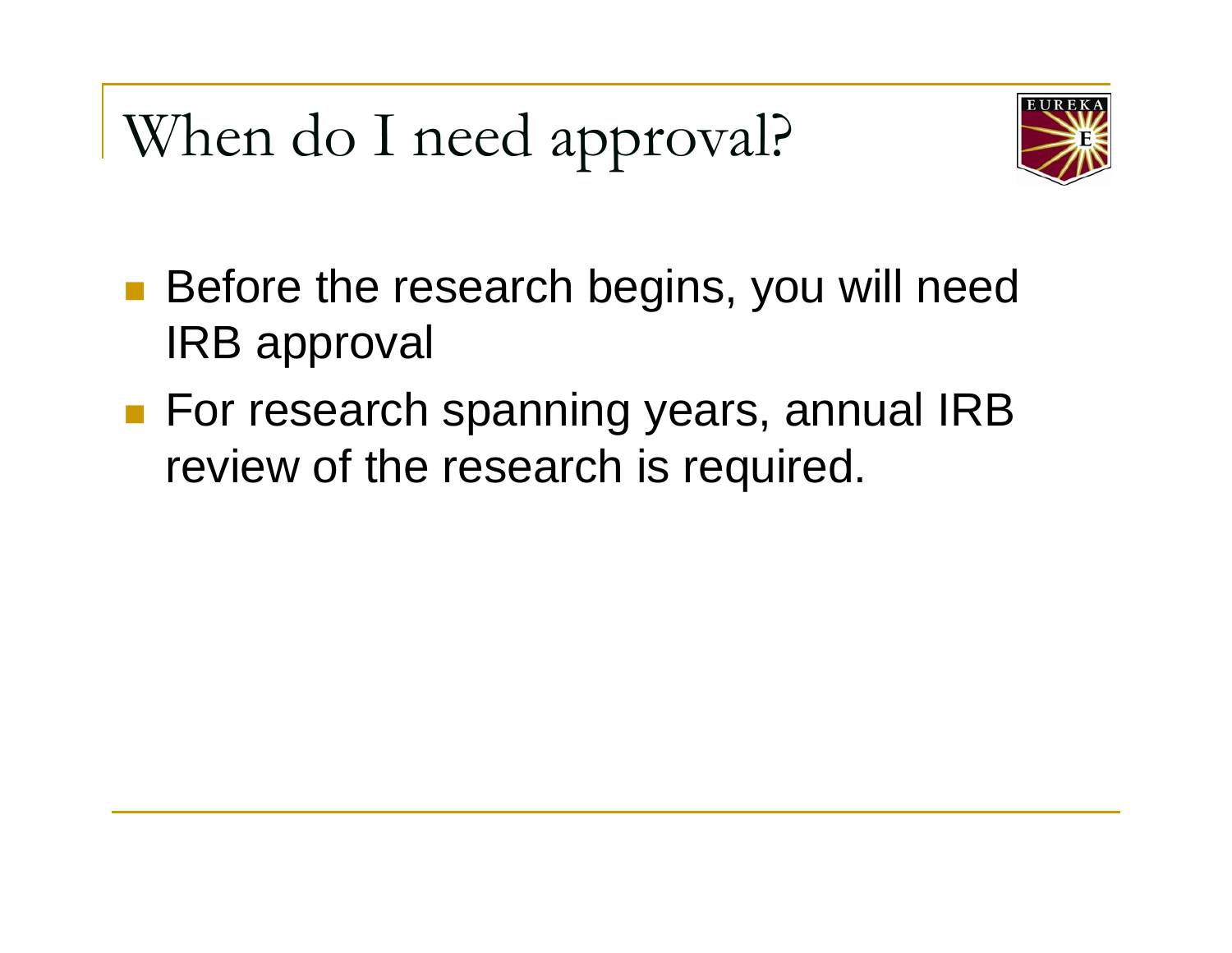Does research location matter?



- $\mathcal{L}^{\text{max}}$  Does the location of data collection matter? YES
- **Any student, faculty or staff conducting** research elsewhere will need Eureka IRB approval as well as approval of the other organization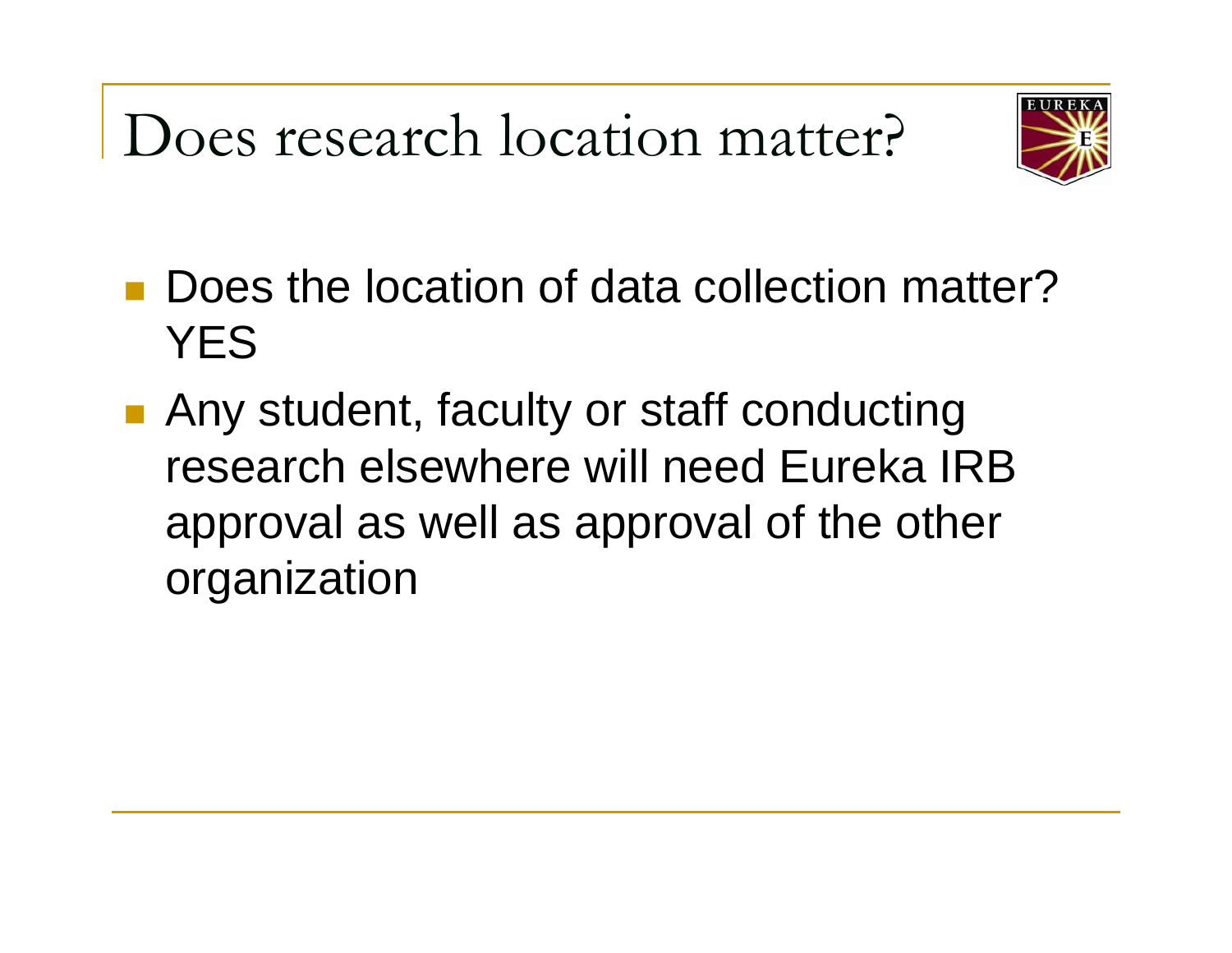# How do I begin?



- 1. Take the IRB training and turn in the quiz to indicate training is complete.
	- 1.Requires about an hour
- 2. Design your research study.
	- 1. How will recruitment and the protocol adhere to informed consent.
	- 2.Complete informed consent form
	- 3.How will risks to participants be mitigated?
	- 4.Is deception necessary?
	- 5. What methods will be used to protect confidentiality of participants and the data?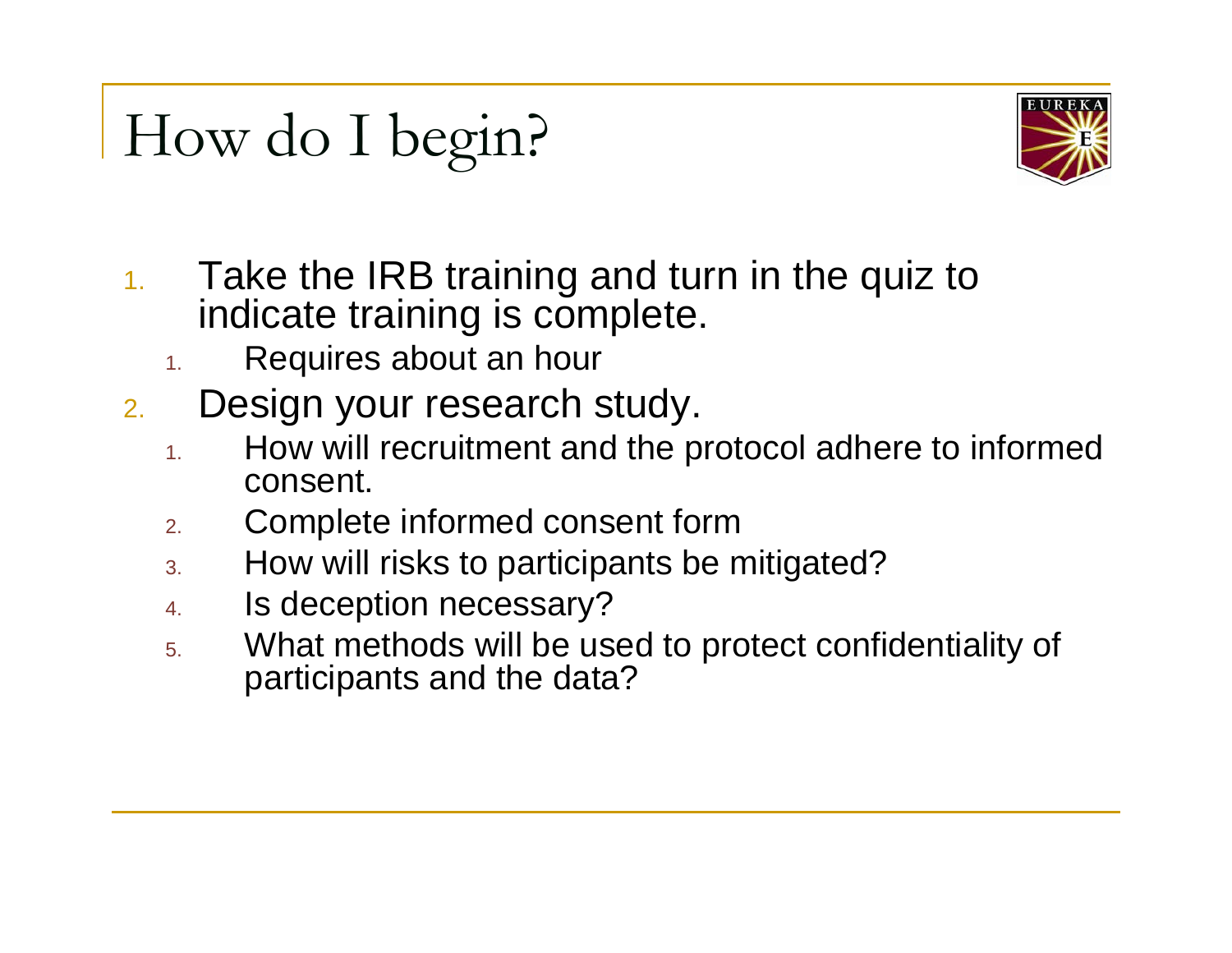Eureka College IRB review process



- 1. Determine if research may be eligible for Exempt, Expedited or Full IRB review.
	- 1.Exempt – IRB chairperson reviews research
	- 2. Expedited – IRB chairperson and one other IRB member reviews the research
	- 3. Full All members of the IRB review the research
	- 4. Forms (exempt, expedited) are available to help with the determination of the review required.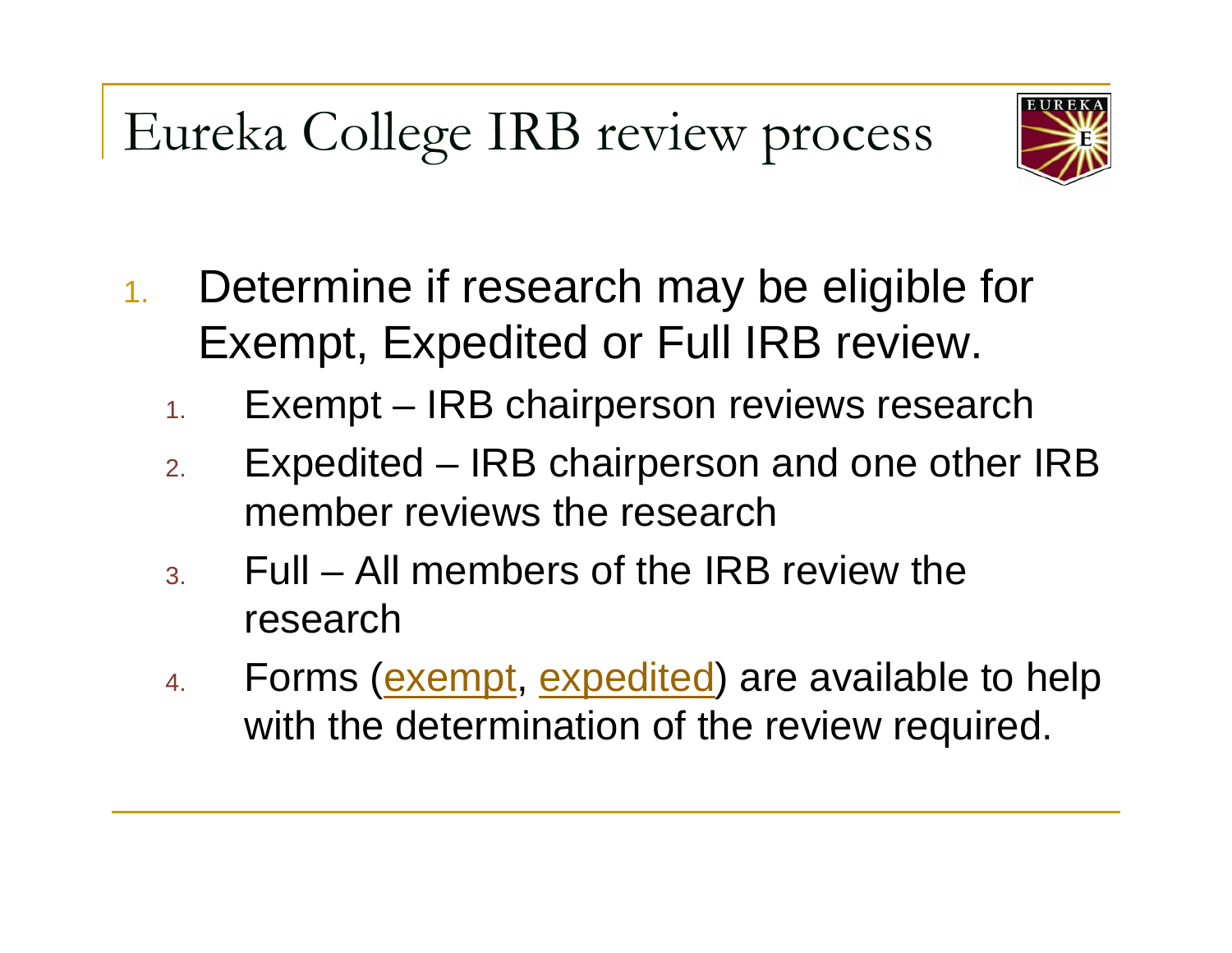Submit materials for review



- Faculty and Staff submit materials to IRB chairperson
- Students submit materials to faculty advisor or sponsor, who will then submit to the IRB chairperson
- **Non Eureka College investigator submits to** the Provost who will in turn submit it to the IRB chairperson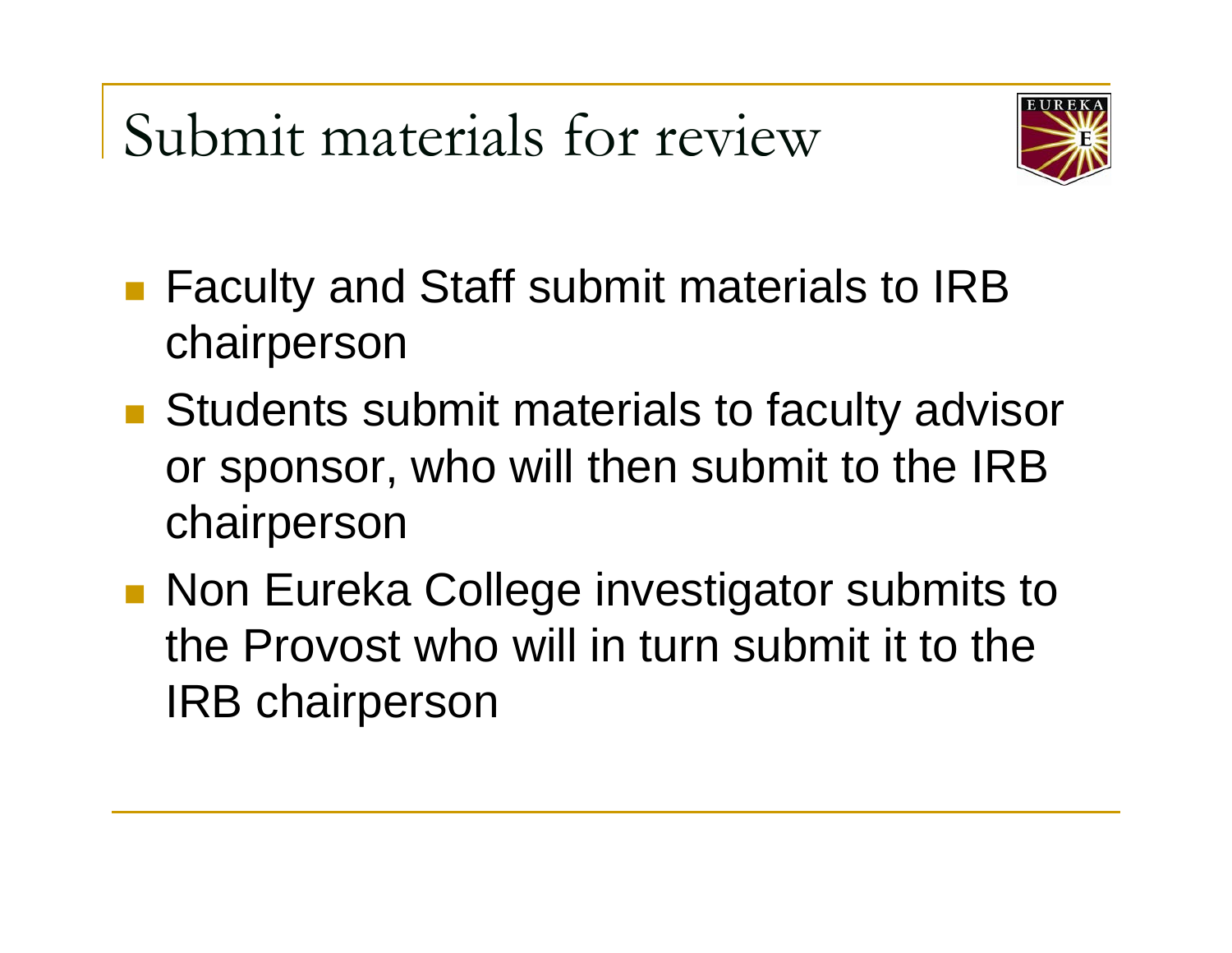Include the following materials when submitting



- 1.Training quiz
- 2. Complete exempt or expedited forms, research/grant proposals that include relevant information may be attached.
- 3. Any recruitment materials, informed consent document, paper and pencil measurements (e.g. surveys), debriefing and protocol scripts.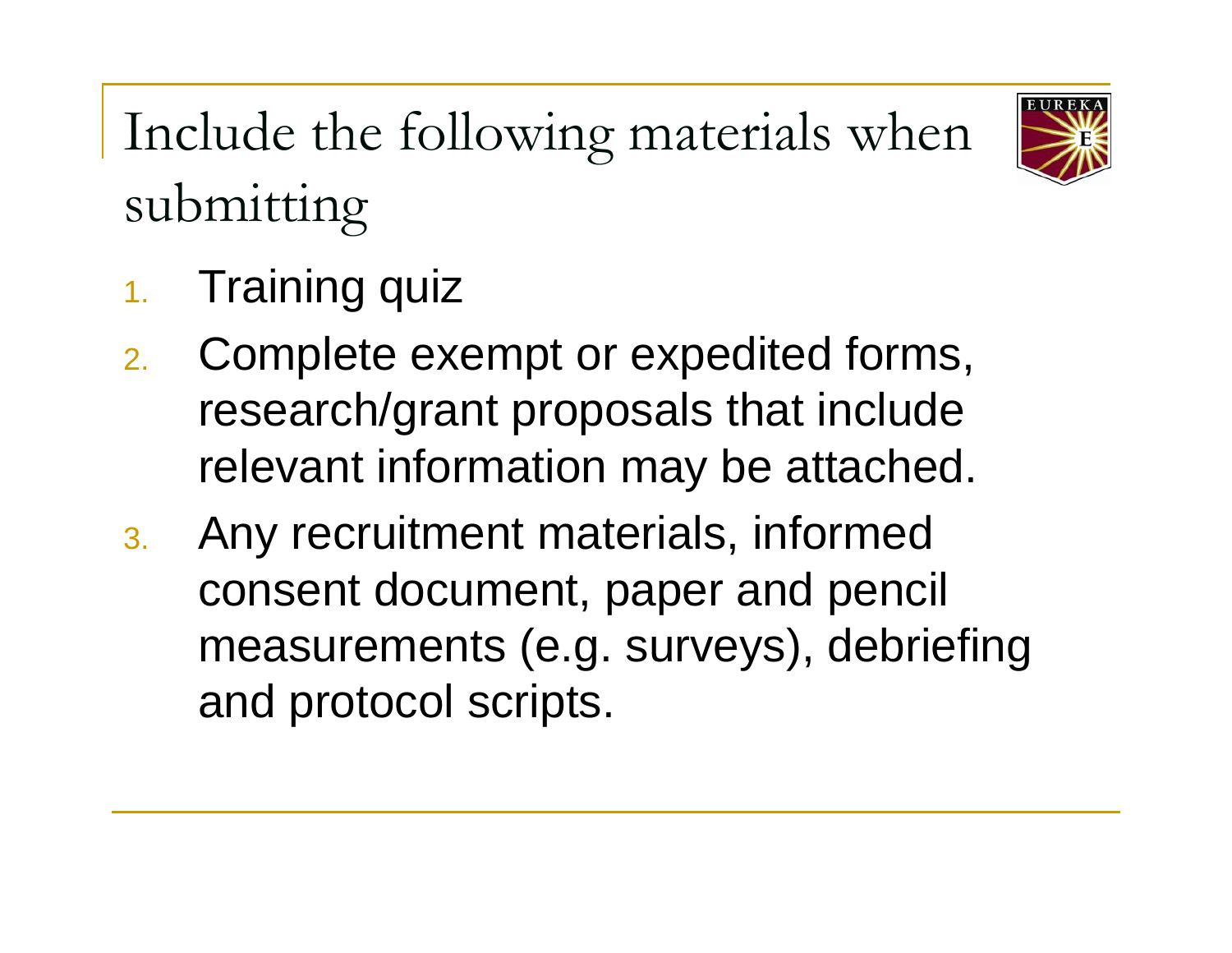# Review



- **Please allow 10 days for the IRB to review.**
- Investigators will be notified of review outcome via email.
- $\mathcal{L}^{\text{max}}_{\text{max}}$ **Outcomes** 
	- □ Approved go ahead recruit and collect data
	- $\Box$  Conditionally approved – Make suggested changes, notify IRB and go ahead recruit and collect data
	- $\Box$ Deferred – Revise the proposal and resubmit
	- $\Box$ Denied – You can not do the research. You may appeal.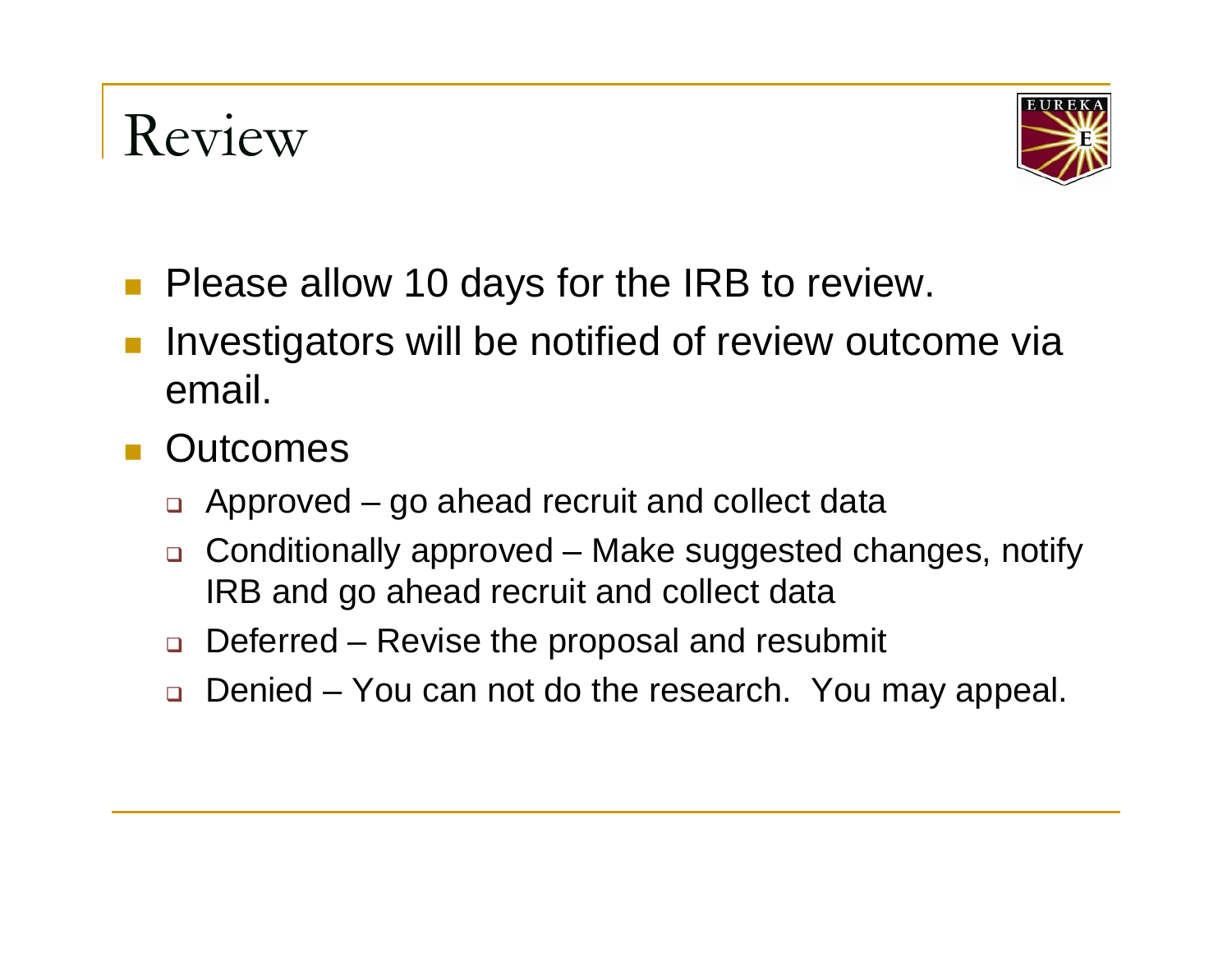# Are we done yet?



#### NO

- If any problems occur during the study, notify the IRB within 5 days.
- Give informed consent forms to IRB chairperson for record keeping
- When study is complete, notify IRB via email so that file can be closed and records managed.
- When study is complete, dispose or store data properly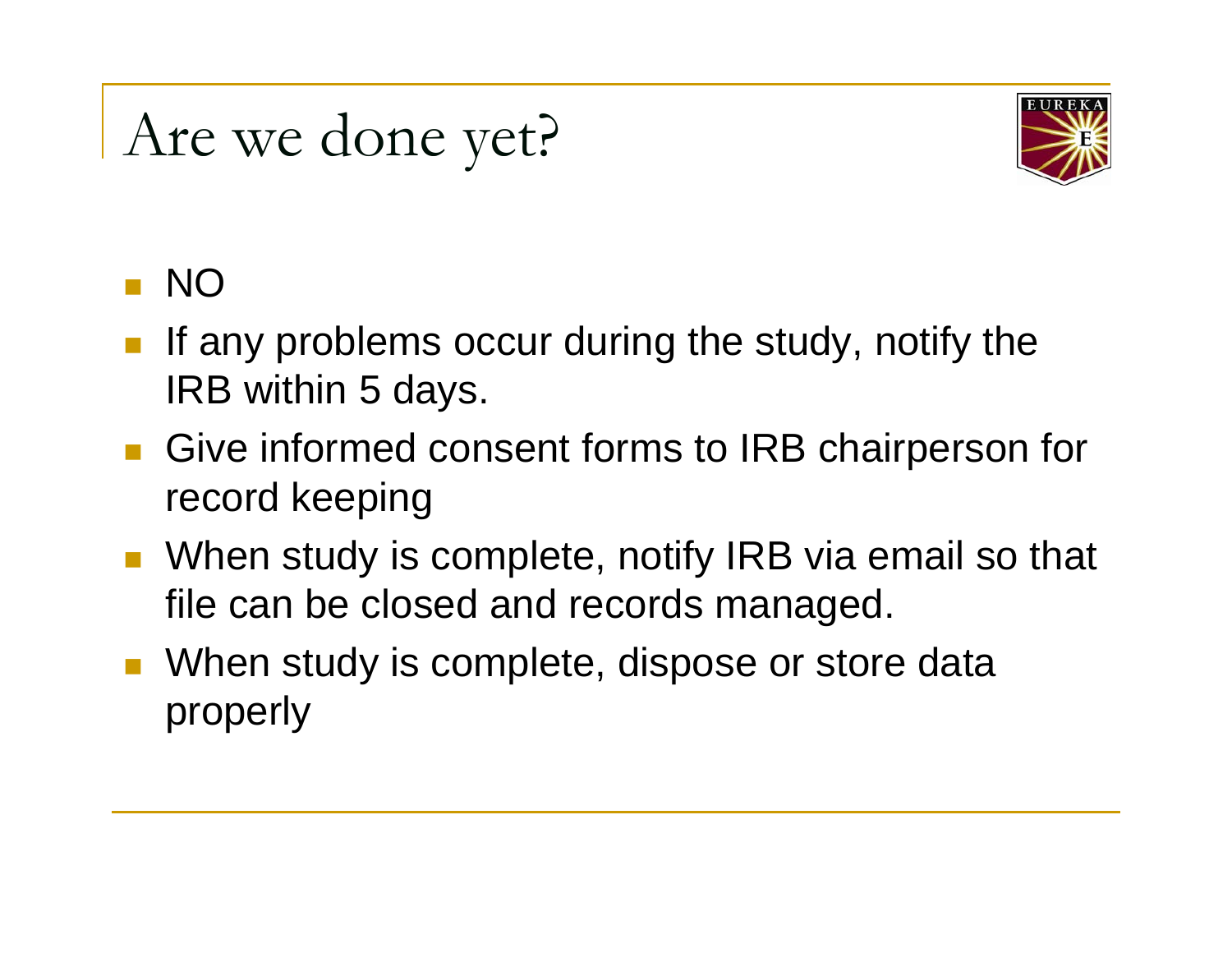### Summary



- Investigators bear the ultimate ethical responsibility for their work with human subjects.
- Society entrusts them with the privilege of using other humans to advance scientific knowledge.
- Society expects investigators to show respect for research subjects.